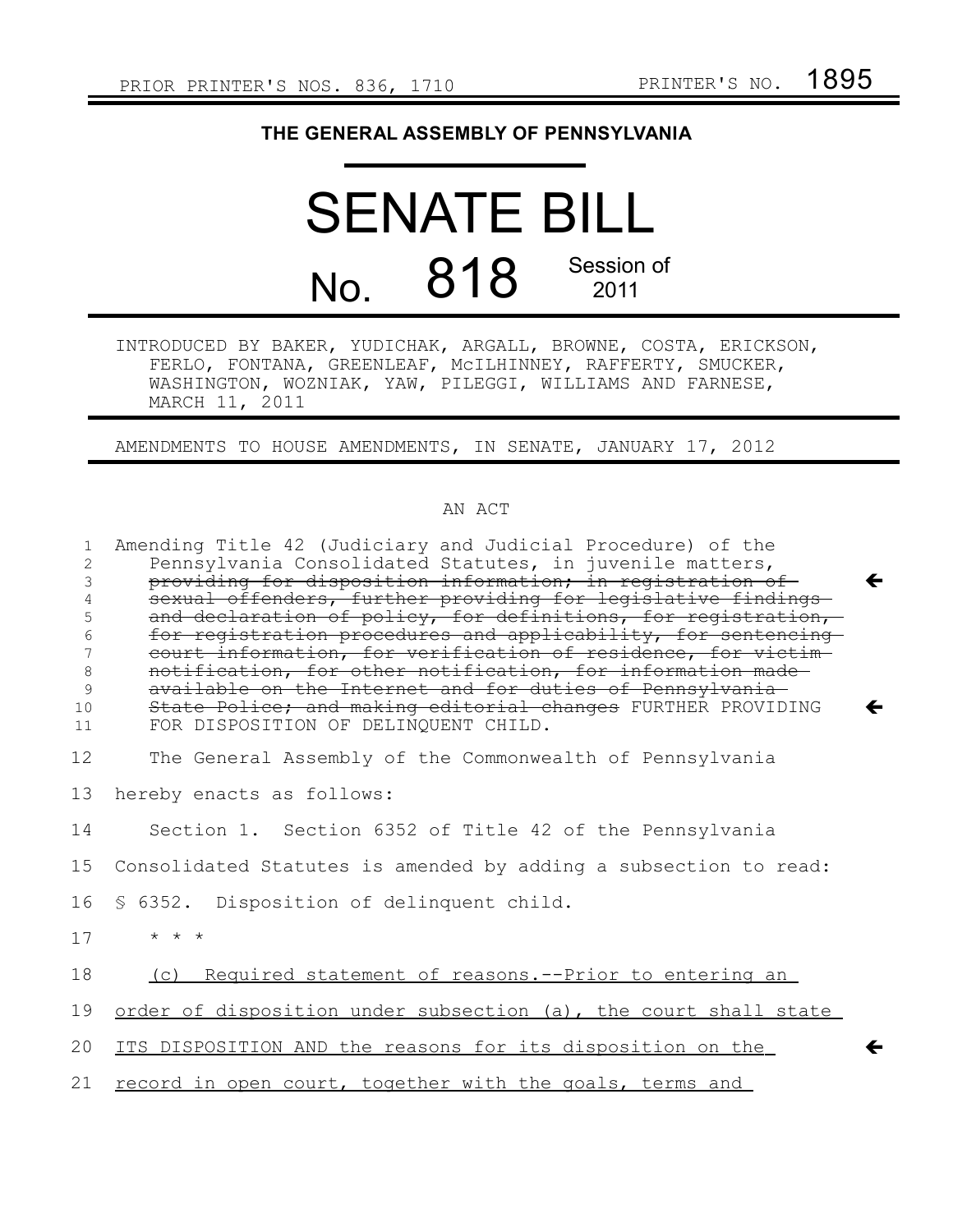| 1  | conditions of that disposition. If the child is to be committed        |
|----|------------------------------------------------------------------------|
| 2  | to out-of-home placement, the court shall also state the name of       |
| 3  | the specific facility, or type of facility, to which the child         |
| 4  | will be committed and ITS FINDINGS AND CONCLUSIONS OF LAW THAT         |
| 5  | FORMED THE BASIS OF ITS DECISION CONSISTENT WITH SUBSECTION (A)        |
| 6  | AND SECTION 6301, INCLUDING the reasons why commitment to that         |
| 7  | facility, or type of facility, was determined to be the least          |
| 8  | <u>restrictive placement that is consistent with the protection of</u> |
| 9  | the public interest and best suited to the child's treatment,          |
| 10 | supervision, rehabilitation and welfare.                               |
| 11 | Section 2. Section 9791 of Title 42 is amended to read:                |
| 12 | \$ 9791. Legislative findings and declaration of policy.               |
| 13 | (a) Legislative findings.--It is hereby determined and-                |
| 14 | declared as a matter of legislative finding:                           |
| 15 | (1) If the public is provided adequate notice and                      |
| 16 | information about sexually violent predators and certain-              |
| 17 | other offenders, including those sexually violent predators            |
| 18 | and offenders who do not have a fixed place of habitation or           |
| 19 | abode, the community can develop constructive plans to                 |
| 20 | prepare themselves and their children for the offender's-              |
| 21 | release. This allows communities to meet with law enforcement-         |
| 22 | to prepare and obtain information about the rights and                 |
| 23 | responsibilities of the community and to provide education-            |
| 24 | and counseling to their children.                                      |
| 25 | (2) These sexually violent predators pose a high risk of               |
| 26 | engaging in further offenses even after being released from-           |
| 27 | incarceration or commitments and that protection of the-               |
| 28 | public from this type of offender is a paramount governmental-         |
| 29 | <del>interest.</del>                                                   |
| 30 | (3) The penal and mental health components of our-                     |

 $\leftarrow$ 

 $\leftarrow$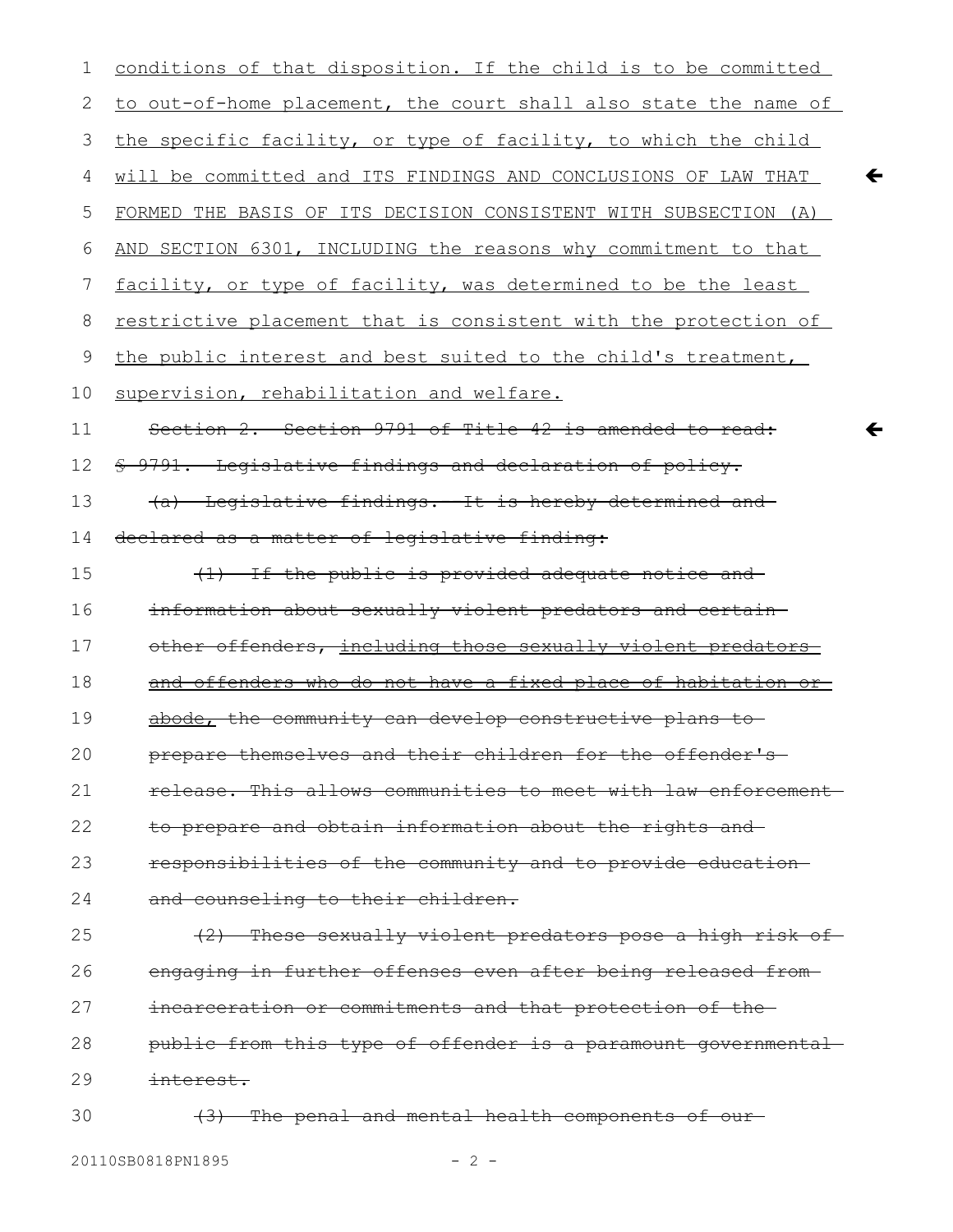justice system are largely hidden from public view and lack of information from either may result in failure of both systems to meet this paramount concern of public safety. (4) Overly restrictive confidentiality and liability laws governing the release of information about sexually violent predators have reduced the willingness to release information that could be appropriately released under thepublic disclosure laws and have increased risks to public safety. (5) Persons found to have committed such an offense have a reduced expectation of privacy because of the public's interest in public safety and in the effective operation of 1 2 3 4 5 6 7 8 9 10 11 12

(6) Release of information about sexually violent predators to public agencies and the general public will further the governmental interests of public safety and public scrutiny of the criminal and mental health systems so long as the information released is rationally related to the furtherance of those goals. 14 15 16 17 18 19

 $\{(\mathbf{b})\}$  Declaration of policy.  $-\mathbf{It}$  is hereby declared to be the intention of the General Assembly to protect the safety andgeneral welfare of the people of this Commonwealth by providing for registration and community notification regarding sexually violent predators who are about to be released from custody and will live in or near their neighborhood. It is further declared to be the policy of this Commonwealth to require the exchange of relevant information about sexually violent predators among public agencies and officials and to authorize the release of necessary and relevant information about sexually violent predators to members of the general public as a means of 20 21 22 23 24 25 26 27 28 29 30

government.

13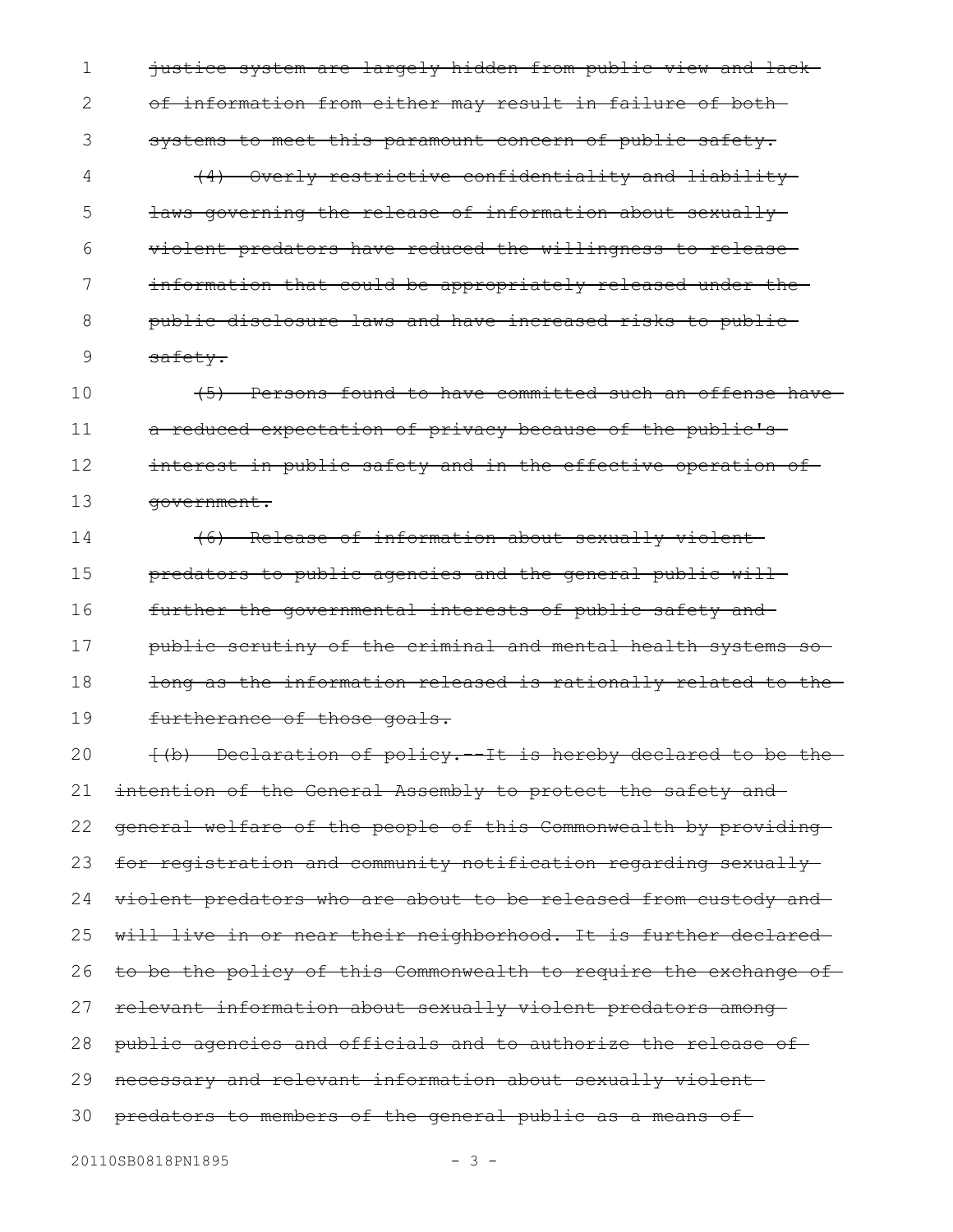assuring public protection and shall not be construed as punitive.] (b) Declaration of policy.--It is hereby declared to be the intention of the General Assembly to: (1) Protect the safety and general welfare of the people of this Commonwealth by providing for registration and community notification regarding sexually violent predators who are about to be released from custody and will live in ornear their neighborhood. (2) Require the exchange of relevant information about sexually violent predators among public agencies and officials and to authorize the release of necessary and relevant information about sexually violent predators to members of the general public as a means of assuring public protection and shall not be construed as punitive. (3) Address the Superior Court's opinion in the case of  *Commonwealth v. Wilgus* , 975 A.2d 1183 (2009) by requiring offenders and sexually violent predators without a fixed place of habitation or abode to register under this subchapter. Section 3. The definitions of "passive notification" and "residence" in section 9792 of Title 42 are amended to read: § 9792. Definitions. The following words and phrases when used in this subchaptershall have the meanings given to them in this section unless the context clearly indicates otherwise: \* \* \* "Passive notification." Notification pursuant to section 9798.1 (relating to information made available on the Internet and electronic notification) or any process whereby persons, 1 2 3 4 5 6 7 8 9 10 11 12 13 14 15 16 17 18 19 20 21 22 23 24 25 26 27 28 29 30

20110SB0818PN1895 - 4 -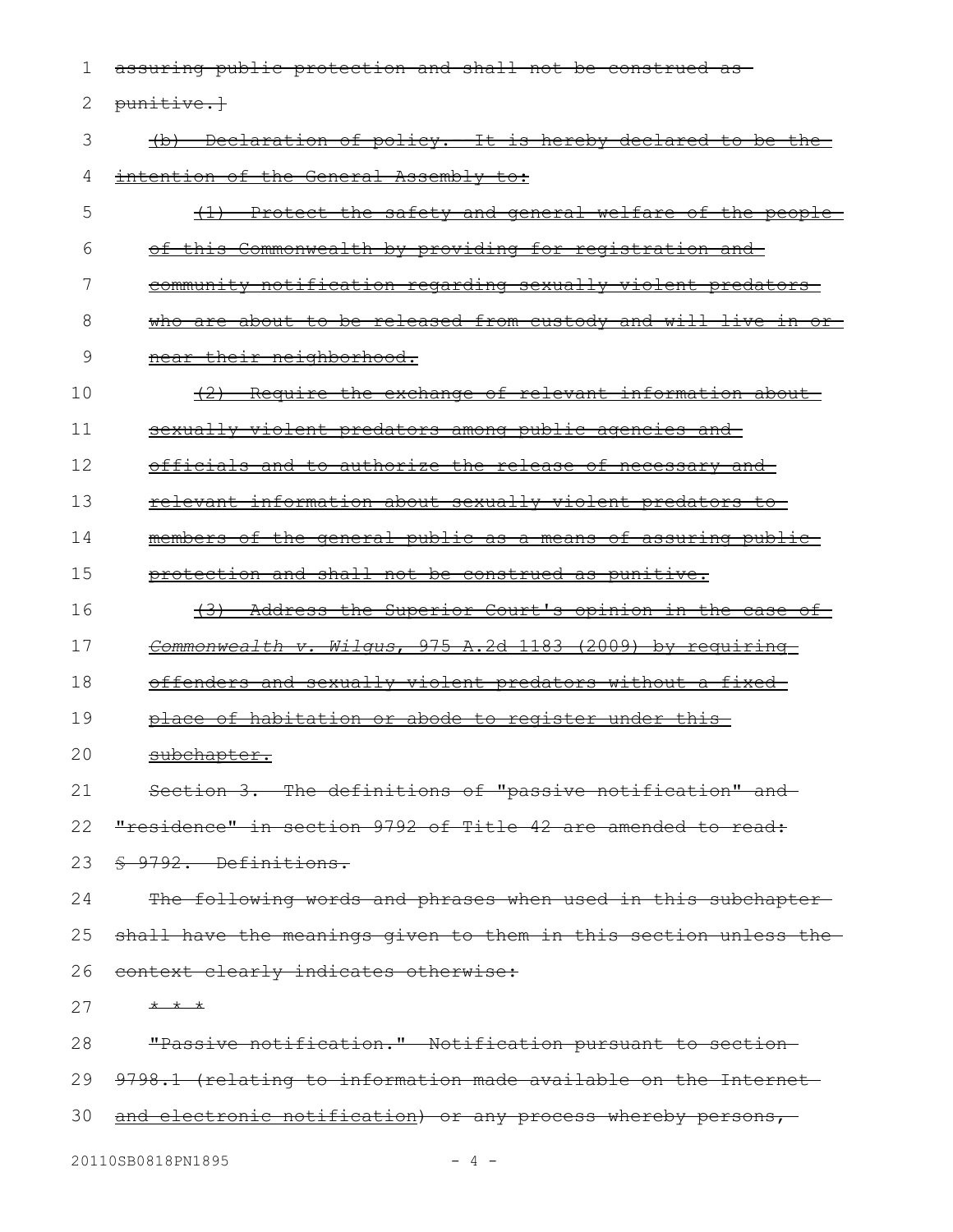| ı  | pursuant to the laws of the United States or one of its-                  |
|----|---------------------------------------------------------------------------|
| 2  | territories or possessions, another state, the District of-               |
| 3  | Columbia, the Commonwealth of Puerto Rico or a foreign nation,            |
| 4  | are able to access information pertaining to an individual as a           |
| 5  | result of the individual having been convicted or sentenced by a          |
| 6  | court for an offense similar to an offense listed in section-             |
| 7  | 9795.1 (relating to registration).                                        |
| 8  | * * *                                                                     |
| 9  | "Residence." (A location where an individual resides or is                |
| 10 | domiciled or intends to be domiciled for 30 consecutive days or-          |
| 11 | more during a calendar year.] With respect to an individual               |
| 12 | required to register under this subchapter, any of the-                   |
| 13 | following:                                                                |
| 14 | (1) A location where an individual resides or is                          |
| 15 | <u>domiciled or intends to be domiciled for 30 consecutive days-</u>      |
| 16 | <u>or more during a calendar year.</u>                                    |
| 17 | (2) In the case of an individual who fails to establish                   |
| 18 | a residence as set forth in paragraph (1), a temporary                    |
| 19 | <u>habitat or other temporary place of abode or dwelling,</u>             |
| 20 | including a homeless shelter or park, where the individual is             |
| 21 | <u> <del>lodged.</del></u>                                                |
| 22 | $+$ $+$ $+$                                                               |
| 23 | Section 4. Sections $9795.1(a)$ and (b), $9795.2(a)$ (2) (i), (b)         |
| 24 | (4) introductory paragraph and (i) and (5) introductory                   |
| 25 | $\frac{1}{2}$ paragraph and (c) (1) and (3), 9795.3(2), (2.1) and (3) and |
| 26 | $9795.5(a)$ (1) of Title 42 are amended to read:                          |
|    | \$ 9795.1. Registration.                                                  |
| 27 |                                                                           |
| 28 | Ten year registration. The following individuals shall-<br><del>(a)</del> |
| 29 | be required to register with the Pennsylvania State Police for a          |

20110SB0818PN1895 - 5 -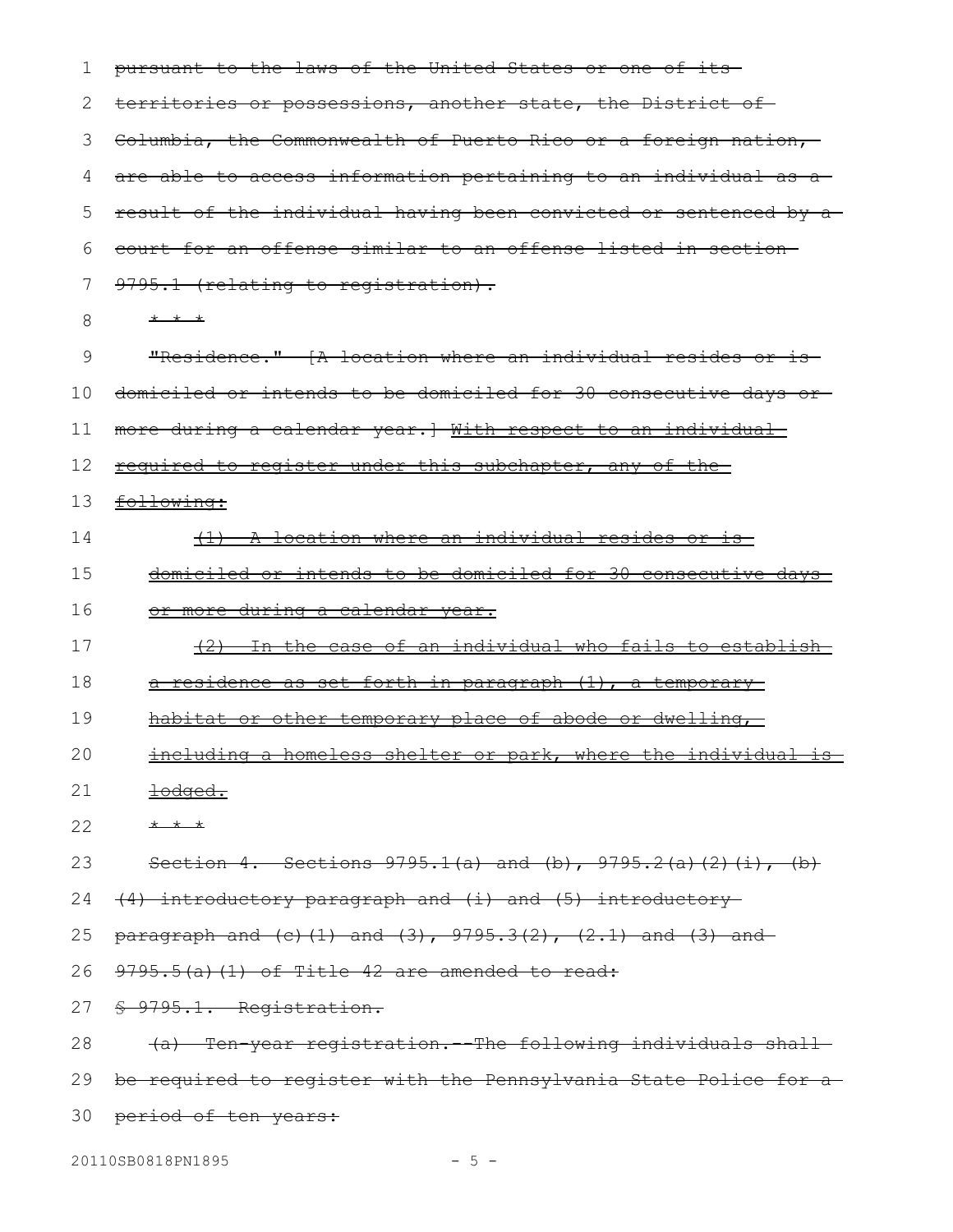| 1  | (1) Individuals convicted of any of the following                                   |
|----|-------------------------------------------------------------------------------------|
| 2  | offenses:                                                                           |
| 3  | 18 Pa.C.S. § 2901 (relating to kidnapping) where the                                |
| 4  | victim is a minor.                                                                  |
| 5  | 18 Pa.C.S. § 2910 (relating to luring a child into a                                |
| 6  | motor vehicle or structure).                                                        |
| 7  | 18 Pa.C.S. § 3124.2 (relating to institutional sexual                               |
| 8  | $\frac{a \cdot \sin\left(\frac{1}{b}\right)}{b \cdot \sin\left(\frac{1}{b}\right)}$ |
| 9  | 18 Pa.C.S. § 3126 (relating to indecent assault)                                    |
| 10 | where the offense is graded as a misdemeanor of the first-                          |
| 11 | degree or higher.                                                                   |
| 12 | 18 Pa.C.S. § 4302 (relating to incest) where the-                                   |
| 13 | victim is 12 years of age or older but under 18 years of                            |
| 14 | $\overline{age}$ .                                                                  |
| 15 | 18 Pa.C.S. § 5902(b) (relating to prostitution and-                                 |
| 16 | related offenses) where the actor promotes the-                                     |
| 17 | prostitution of a minor.                                                            |
| 18 | 18 Pa.C.S. § 5903(a)(3), (4), (5) or (6) (relating to                               |
| 19 | obscene and other sexual materials and performances)                                |
| 20 | where the victim is a minor.                                                        |
| 21 | 18 Pa.C.S. § 6312 (relating to sexual abuse of-                                     |
| 22 | children).                                                                          |
| 23 | 18 Pa.C.S. § 6318 (relating to unlawful contact with                                |
| 24 | $minor$ ).                                                                          |
| 25 | 18 Pa.C.S. § 6320 (relating to sexual exploitation of                               |
| 26 | children).                                                                          |
| 27 | (2) Individuals convicted of an attempt, conspiracy or                              |
| 28 | solicitation to commit any of the offenses under paragraph-                         |
| 29 | $(1)$ or subsection (b)(2).                                                         |
| 30 | (3) Individuals [currently residing] who currently have                             |
|    |                                                                                     |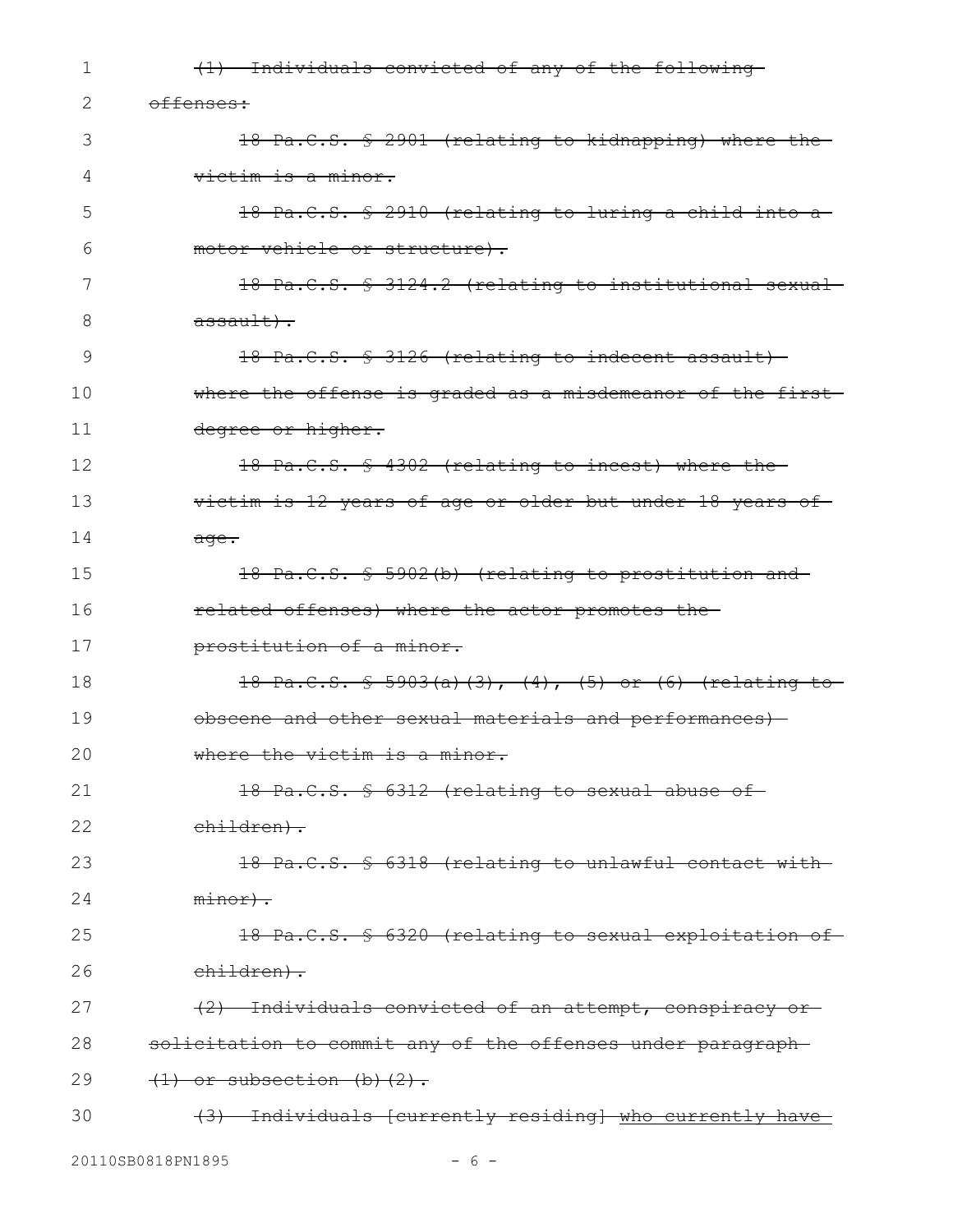| 1  | a residence in this Commonwealth who have been convicted of                         |
|----|-------------------------------------------------------------------------------------|
| 2  | offenses similar to the crimes cited in paragraphs (1) and                          |
| 3  | (2) under the laws of the United States or one of its                               |
| 4  | territories or possessions, another state, the District of-                         |
| 5  | Columbia, the Commonwealth of Puerto Rico or a foreign nation-                      |
| 6  | or under a former law of this Commonwealth.                                         |
| 7  | (b) Lifetime registration. The following individuals shall                          |
| 8  | be subject to lifetime registration:                                                |
| 9  | (1) An individual with two or more convictions of any of-                           |
| 10 | the offenses set forth in subsection (a).                                           |
| 11 | {(2) Individuals convicted of any of the following                                  |
| 12 | offenses:                                                                           |
| 13 | 18 Pa.C.S. § 3121 (relating to rape).                                               |
| 14 | 18 Pa.C.S. \$ 3123 (relating to involuntary deviate                                 |
| 15 | sexual intercourse).                                                                |
| 16 | 18 Pa.C.S. § 3124.1 (relating to sexual assault).                                   |
| 17 | 18 Pa.C.S. § 3125 (relating to aggravated indecent-                                 |
| 18 | $\frac{a \cdot \sin\left(\frac{1}{b}\right)}{b \cdot \sin\left(\frac{1}{b}\right)}$ |
| 19 | 18 Pa.C.S. § 4302 (relating to incest) when the-                                    |
| 20 | victim is under 12 years of age.                                                    |
| 21 | (3) Sexually violent predators.                                                     |
| 22 | (4) Individuals currently residing in this Commonwealth-                            |
| 23 | who have been convicted of offenses similar to the crimes-                          |
| 24 | eited in paragraph (2) under the laws of the United States or-                      |
| 25 | one of its territories or possessions, another state, the                           |
| 26 | District of Columbia, the Commonwealth of Puerto Rico or a                          |
| 27 | foreign nation or under a former law of this Commonwealth.}                         |
| 28 | Individuals convicted:                                                              |
| 29 | in this Commonwealth of the following offenses:                                     |
| 30 | <u>18 Pa.C.S. § 3121 (relating to rape).</u>                                        |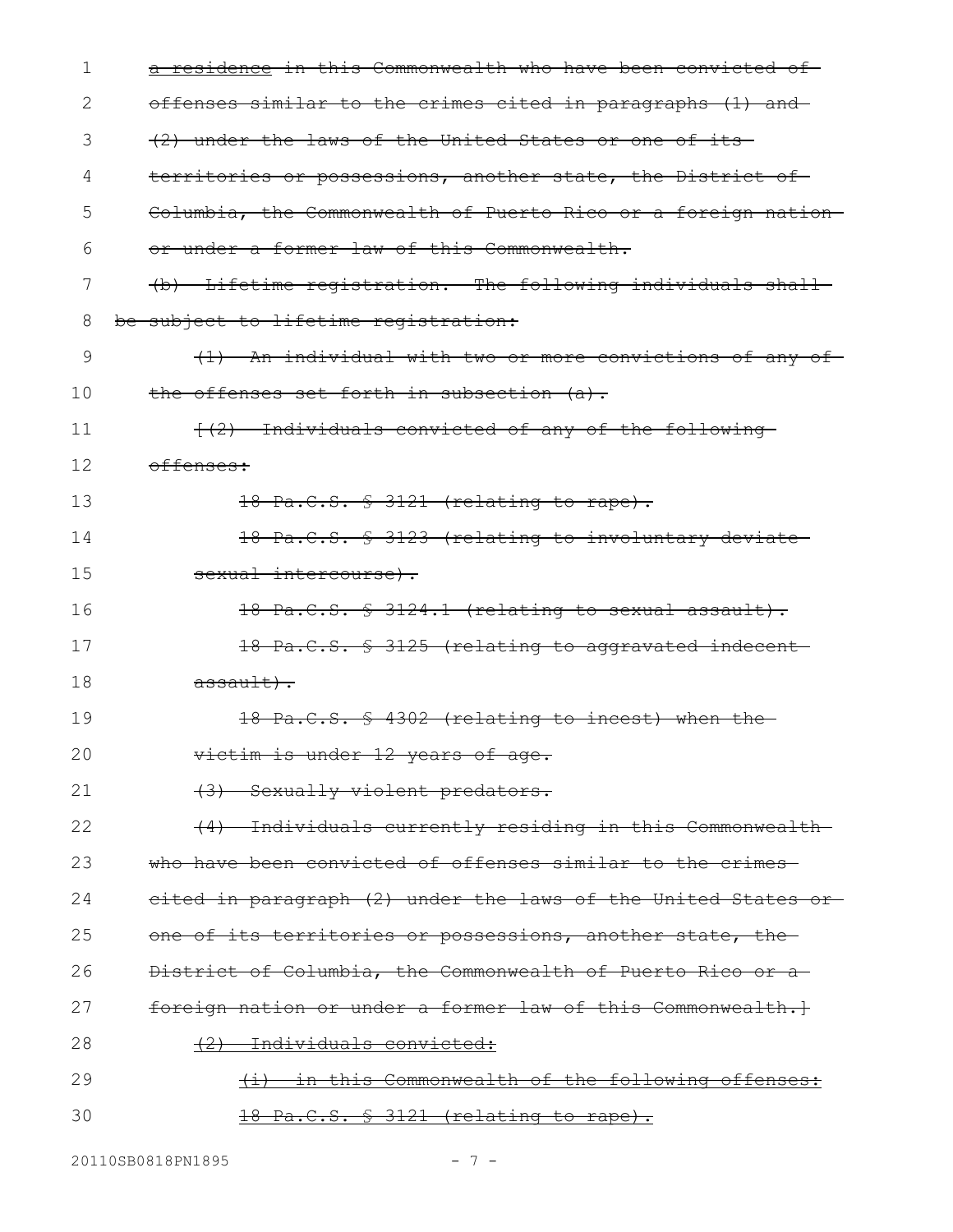| 1  | 18 Pa.C.S. § 3123 (relating to involuntary deviate-            |
|----|----------------------------------------------------------------|
| 2  | <del>sexual intercourse).</del>                                |
| 3  | 18 Pa.C.S. § 3124.1 (relating to sexual assault).              |
| 4  | 18 Pa.C.S. § 3125 (relating to aggravated indecent-            |
| 5  | $\frac{assault}{.}$                                            |
| 6  | 18 Pa.C.S. § 4302 (relating to incest) when the                |
|    | victim is under 12 years of age.                               |
| 8  | <u>(ii) of offenses similar to the crimes cited in-</u>        |
| 9  | paragraph (2) (i) under the laws of the United States or       |
| 10 | one of its territories or possessions, another state, the      |
| 11 | District of Columbia, the Commonwealth of Puerto Rico or-      |
| 12 | a foreign nation or under a former law of this-                |
| 13 | Commonwealth who currently reside in this Commonwealth.        |
| 14 | (3) Sexually violent predators.                                |
| 15 | * * *                                                          |
| 16 | \$ 9795.2. Registration procedures and applicability.          |
| 17 | (a) Registration.                                              |
| 18 | $+$ $+$ $+$                                                    |
| 19 | (2) Offenders and sexually violent predators shall-            |
| 20 | inform the Pennsylvania State Police within 48 hours of:       |
| 21 | (i) Any change of residence or establishment of an-            |
| 22 | additional residence or residences. In the case of an-         |
| 23 | <u>individual who has a residence as defined in paragraph-</u> |
| 24 | (2) of the definition of "residence" set forth in section      |
| 25 | 9792 (relating to definitions), the individual shall           |
| 26 | inform the Pennsylvania State Police of the following:         |
| 27 | (A) the location of a temporary habitat or other-              |
| 28 | temporary place of abode or dwelling, including a              |
| 29 | homeless shelter or park, where the individual is              |
| 30 | <u> <del>lodged;</del></u>                                     |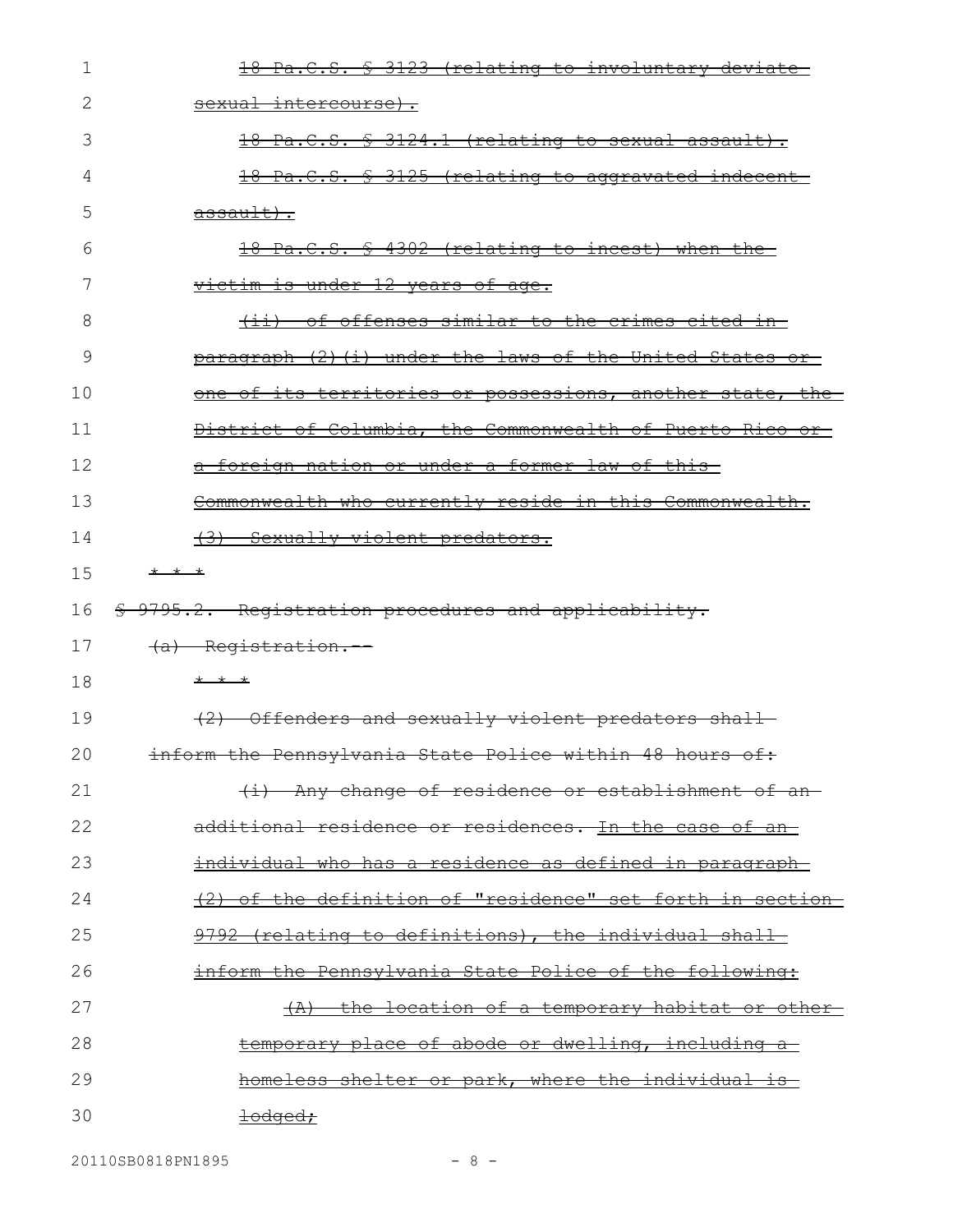| 1  | a list of places the individual eats,                          |
|----|----------------------------------------------------------------|
| 2  | <u>frequents and engages in leisure activities and any-</u>    |
| 3  | planned destinations, including those outside this-            |
| 4  | Commonwealth; and                                              |
| 5  | (C) the place the individual receives mail,                    |
| 6  | including a post office box.                                   |
| 7  | The duty to provide the information set forth in this-         |
| 8  | subparagraph shall apply until the individual establishes      |
| 9  | a residence as defined in paragraph (1) of the definition      |
| 10 | of "residence" set forth in section 9792. If the               |
| 11 | individual who has a residence as defined in paragraph-        |
| 12 | (2) of the definition of "residence" set forth in section-     |
| 13 | 9792 changes or adds to the places listed in this              |
| 14 | subparagraph during a 30 day period, the individual shall      |
| 15 | <u>list these when re-reqistering during the next 30 day-</u>  |
| 16 | period.                                                        |
| 17 | $+$ $+$ $+$                                                    |
| 18 | (b) Individuals convicted or sentenced by a court or-          |
| 19 | adjudicated delinquent in jurisdictions outside this-          |
|    | 20 Commonwealth or sentenced by court martial.                 |
| 21 | (4) An individual who [resides] has a residence, is-           |
| 22 | employed or is a student in this Commonwealth and who has-     |
| 23 | been convicted of or sentenced by a court or court martialed   |
| 24 | for a sexually violent offense or a similar offense under the- |
| 25 | laws of the United States or one of its territories or         |
| 26 | possessions, another state, the District of Columbia, the      |
| 27 | Commonwealth of Puerto Rico or a foreign nation, or who was-   |
| 28 | required to register under a sexual offender statute in the    |
| 29 | jurisdiction where convicted, sentenced or court martialed,    |
| 30 | shall register at an approved registration site within 48-     |
|    |                                                                |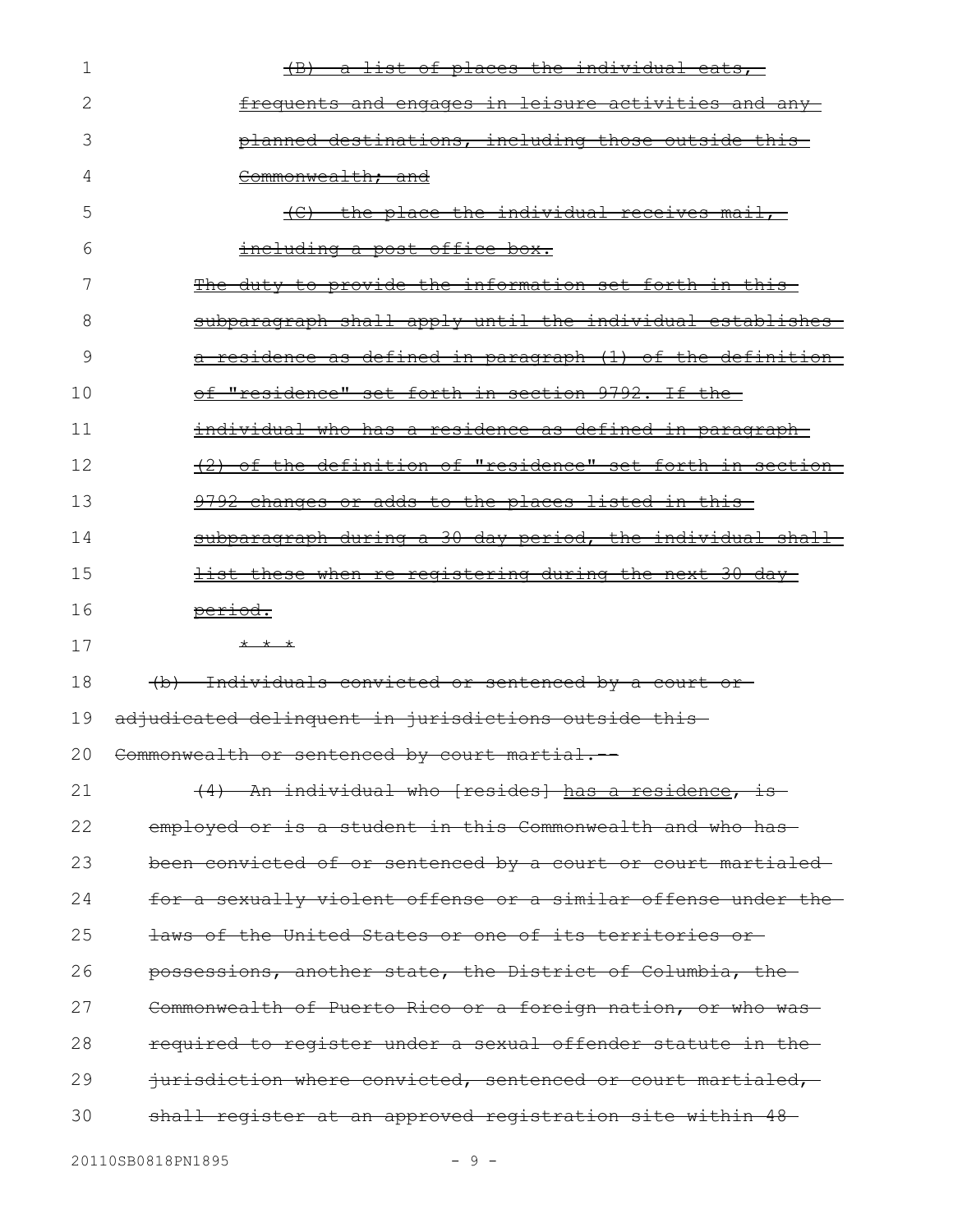hours of the individual's arrival in this Commonwealth. The provisions of this subchapter shall apply to the individual as follows: 1 2 3

(i) If the individual has been classified as a sexually violent predator as defined in section 9792 (relating to definitions) or determined under the laws of the other jurisdiction or by reason of court martial to be subject to active notification and lifetime registration on the basis of a statutorily authorized administrative or judicial decision or on the basis of a statute or administrative rule requiring active notification and lifetime registration based solely on the offense for which the individual was convicted, sentenced or court martialed, the individual shall, notwithstanding section 9792, be considered a sexually violent predator and subject to lifetime registration pursuant to section 9795.1(b) (relating to registration). The individual shall also be subject to the provisions of this section and sections 9796 (relating to verification of residence), 9798 (relating to other notification) and 9798.1(c)(1) (relating to information made available onthe Internet and electronic notification), except that the individual shall not be required to receive counseling unless required to do so by the other jurisdiction or by reason of court martial. \* \* \* (5) Notwithstanding the provisions of Chapter 63 (relating to juvenile matters) and except as provided in paragraph (4), an individual who [resides] has a residence, is employed or is a student in this Commonwealth and who is 4 5 6 7 8 9 10 11 12 13 14 15 16 17 18 19 20 21 22 23 24 25 26 27 28 29 30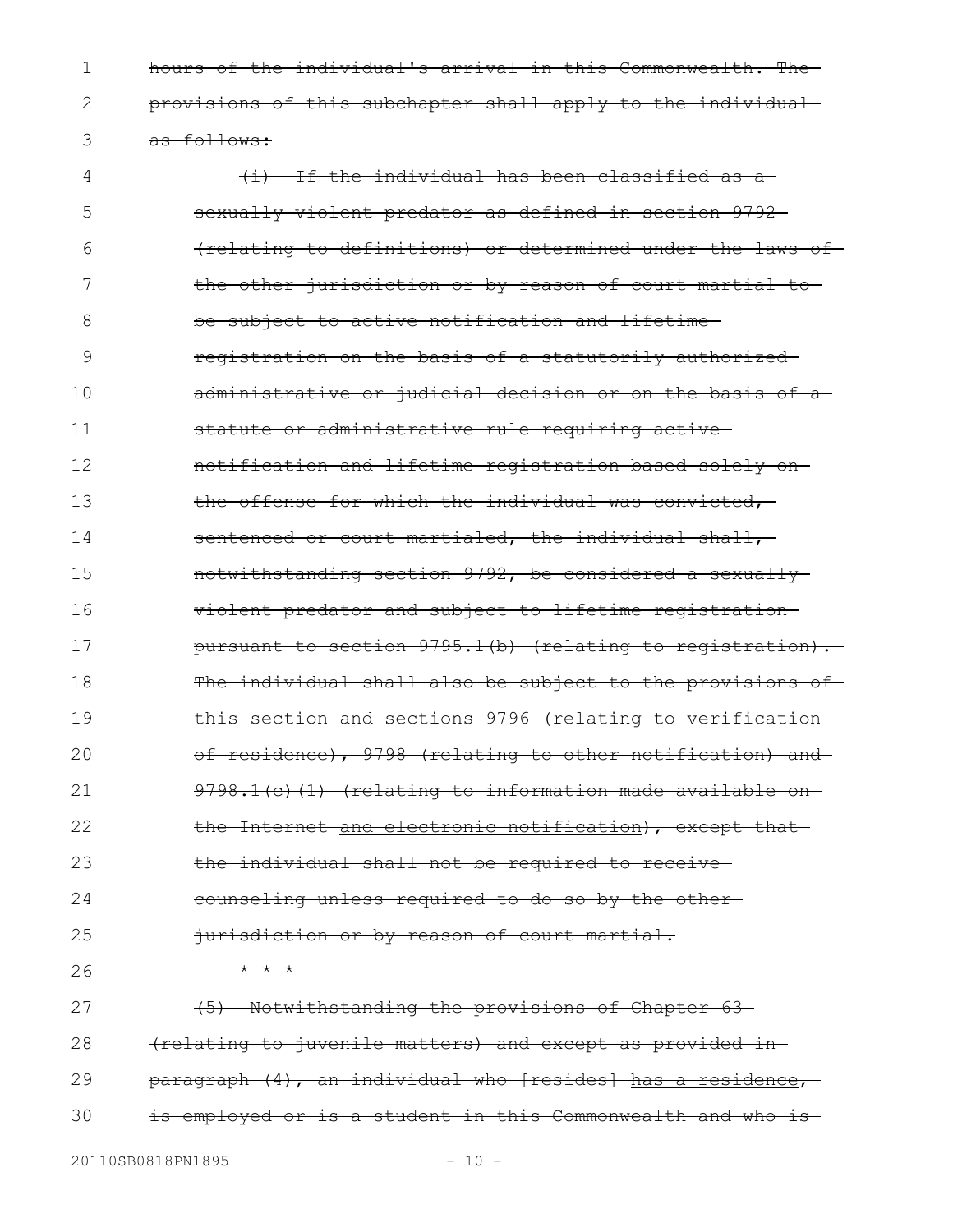required to register as a sex offender under the laws of the United States or one of its territories or possessions, another state, the District of Columbia, the Commonwealth of Puerto Rico or a foreign nation as a result of a juvenile adjudication shall register at an approved registration site within 48 hours of the individual's arrival in this-Commonwealth. The provisions of this subchapter shall applyto the individual as follows: \* \* \* (c) Registration information to local police.-- (1) The Pennsylvania State Police shall provide the information obtained under this section and sections 9795.3 (relating to sentencing court information) and 9796 (relating to verification of residence) to the chief law enforcement officers of the police departments of the municipalities in which the individual will [reside,] establish a residence or be employed or enrolled as a student. In addition, the Pennsylvania State Police shall provide this officer with the address at which the individual will [reside,] establish a residence or be employed or enrolled as a student following his release from incarceration, parole or probation. \* \* \* (3) The Pennsylvania State Police shall provide notice to the chief law enforcement officers of the police departments of the municipalities notified pursuant to paragraph (1) when they are in receipt of information indicating that the individual will no longer [reside] have a residence, be employed or be enrolled as a student in the municipality. \* \* \* 1 2 3 4 5 6 7 8 9 10 11 12 13 14 15 16 17 18 19 20 21 22 23 24 25 26 27 28 29 30

20110SB0818PN1895 - 11 -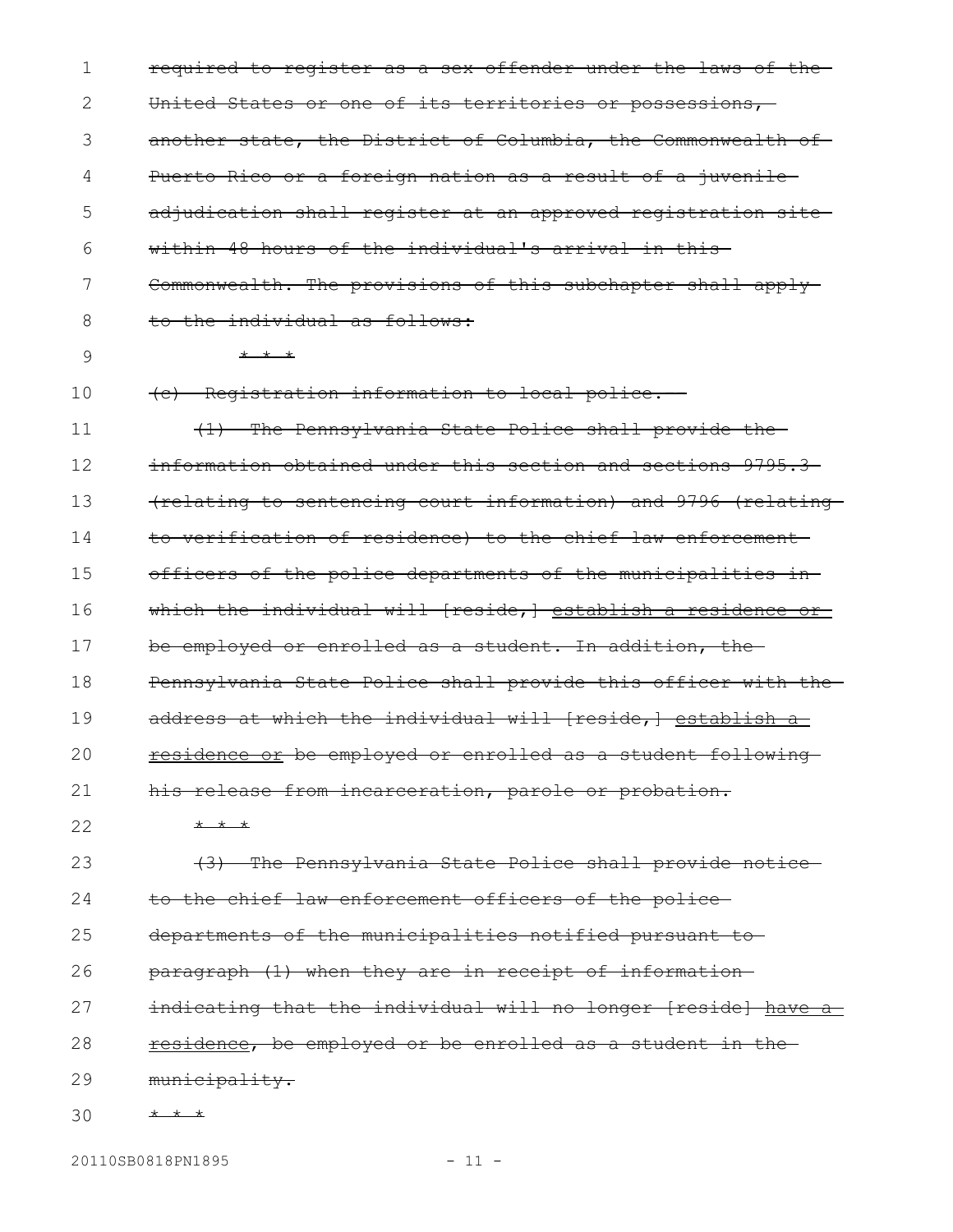§ 9795.3. Sentencing court information. 1

| 2 The sentencing court shall inform offenders and sexually                    |
|-------------------------------------------------------------------------------|
| 3 <del>violent predators at the time of sentencing of the provisions of</del> |
| 4 this subchapter. The court shall:                                           |

\* \* \* 5

(2) Specifically inform the offender or sexually violent predator of the duty to inform the Pennsylvania State Police within [ten days] 48 hours if the offender or sexually violent predator changes residence or establishes an additional residence or residences, changes employer or employment location for a period of time that will exceed 14 days or for an aggregate period of time that will exceed 30 days during any calendar year or terminates employment or changes institution or location at which the person is enrolled as a student or terminates enrollment. In order to fulfill the requirements of this paragraph, the sentencing court shall specifically inform the offender or sexually violent predator of the duty to inform the Pennsylvania State Police of: (i) the location of a temporary habitat or other temporary place of abode or dwelling, including a homeless shelter or park, where the individual is lodged; (ii) the places the individual eats, frequents and engages in leisure activities and any planned destinations, including those outside this Commonwealth; and (iii) the place the individual receives mail, including a post office box, if the individual fails to establish a residence as defined in paragraph (1) of the definition of "residence" set forth 6 7 8 9 10 11 12 13 14 15 16 17 18 19 20 21 22 23 24 25 26 27 28 29 30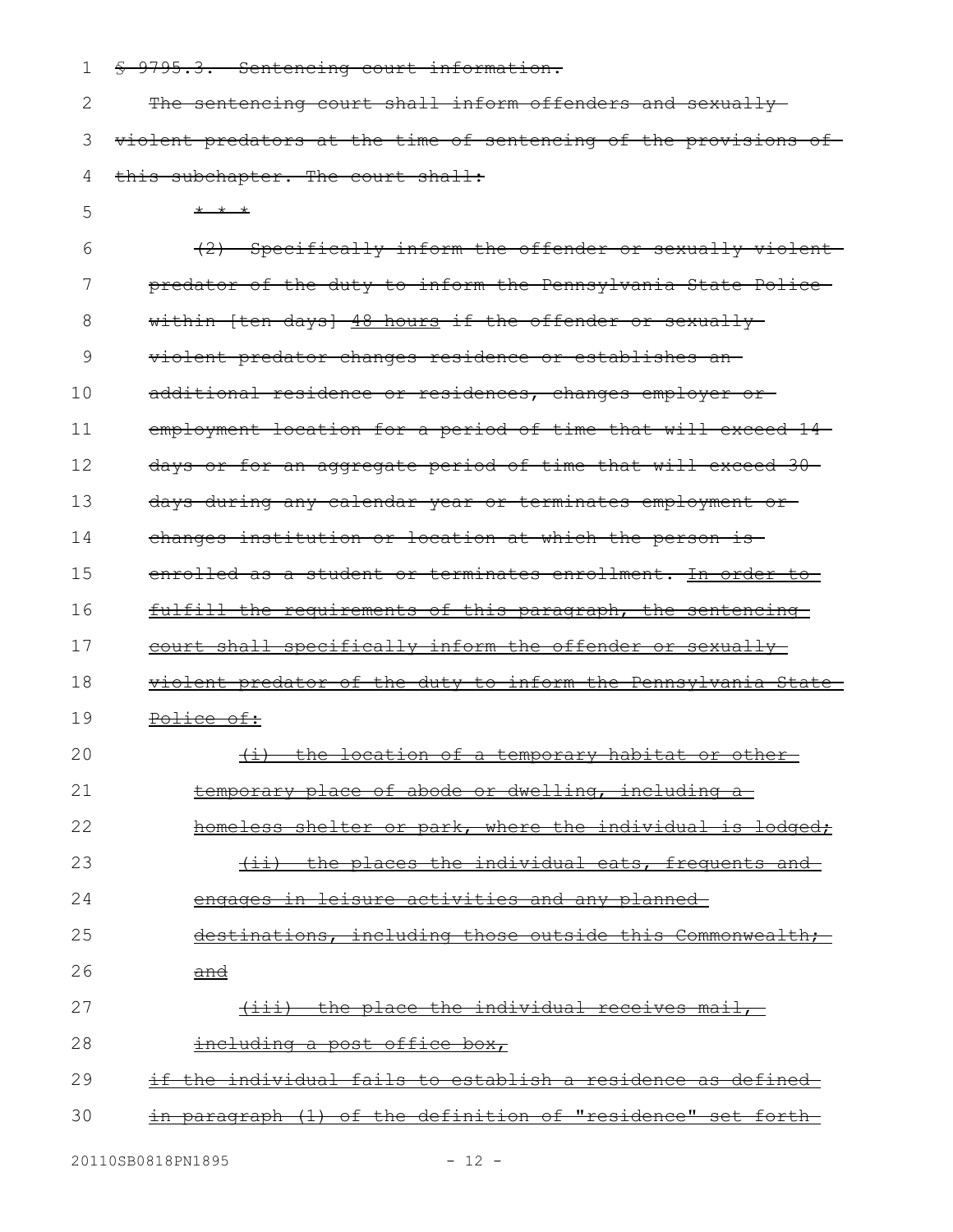1 <del>in section 9792.</del>

| 2  | $(2.1)$ Specifically inform the offender or sexually          |
|----|---------------------------------------------------------------|
| 3  | violent predator of the duty to inform the Pennsylvania State |
| 4  | Police within [ten days] 48 hours of becoming employed or-    |
| 5  | enrolled as a student if the person has not previously-       |
| 6  | provided that information to the Pennsylvania State Police.   |
| 7  | (3) Specifically inform the offender or sexually violent      |
| 8  | predator of the duty to register with a new law enforcement   |
| 9  | agency if the offender or sexually violent predator moves to- |
| 10 | another state no later than [ten days] 48 hours after-        |
| 11 | establishing residence in another state.                      |
| 12 | * * *                                                         |
| 13 | \$ 9795.5. Exemption from certain notifications.              |
| 14 | (a) Lifetime registrants not classified as sexually violent   |
| 15 | predators.--                                                  |
| 16 | (1) An individual required to register under section-         |
| 17 | 9795.1 (relating to registration) who is not a sexually-      |
| 18 | violent predator may petition the sentencing court to be-     |
| 19 | exempt from the application of section 9798.1 (relating to    |
| 20 | information made available on the Internet and electronic     |
| 21 | notification) provided no less than 20 years have passed      |
| 22 | since the individual has been convicted in this or any other- |
| 23 | jurisdiction of any offense punishable by imprisonment for-   |
| 24 | more than one year, or the individual's release from custody  |
| 25 | following the individual's most recent conviction for any-    |
| 26 | such offense, whichever is later.                             |
| 27 | $+$ $+$ $+$                                                   |
| 28 | Section 5. Section 9796(d) and (f) of Title 42 are amended    |
| 29 | and the section is amended by adding subsections to read:     |
| 30 | \$ 9796. Verification of residence.                           |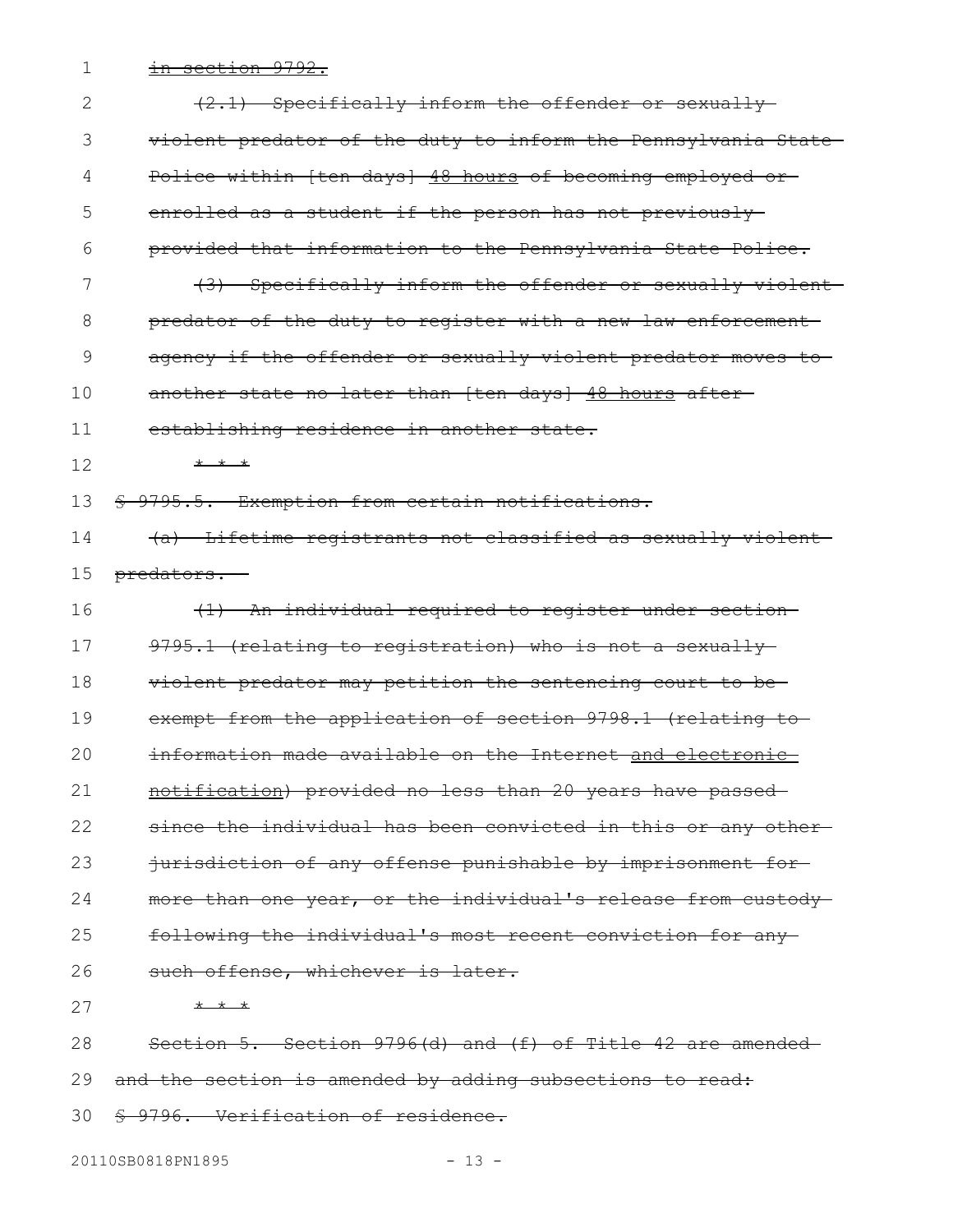1 \* \* \*

| 2  | (b.2) Monthly verification by individuals with temporary            |
|----|---------------------------------------------------------------------|
| З  | habitats located within this Commonwealth. - The Pennsylvania       |
| 4  | State Police shall verify the residence of individuals required     |
| 5  | <u>to register under this subchapter who have a residence as-</u>   |
| 6  | defined in paragraph (2) of the definition of "residence" set       |
| 7  | forth in section 9792 (relating to definitions) every 30 days       |
| 8  | through the use of a nonforwardable verification form to the        |
| 9  | last reported location where the individual receives mail. The      |
| 10 | <u>individual shall appear every 30 days at an approved-</u>        |
| 11 | registration site to complete a verification form and to be-        |
| 12 | photographed. The individual shall appear within 48 hours of the    |
| 13 | date designated by the Pennsylvania State Police.                   |
| 14 | (b.3) Facilitation of monthly verification. - The                   |
| 15 | Pennsylvania State Police shall facilitate and administer the       |
| 16 | <u>verification process required by subsection (b.2) by:</u>        |
| 17 | (1) sending a notice by first class United States mail              |
| 18 | <u>to an individual required to reqister under this subchapter-</u> |
| 19 | who has a residence as defined in paragraph $(2)$ of the            |
| 20 | definition of "residence" set forth in section 9792 at the          |
| 21 | last reported location where the individual receives mail.          |
| 22 | This notice shall be sent not more than ten days nor less-          |
| 23 | than five days prior to each of the monthly verification-           |
| 24 | periods and shall remind the individual of the monthly-             |
| 25 | verification requirement and provide a list of approved             |
| 26 | registration sites; and                                             |
| 27 | (2) providing verification and compliance forms as                  |
| 28 | necessary to each approved registration site.                       |
| 29 | * * *                                                               |
| 30 | (d) Failure to provide verification. Where an offender              |
|    |                                                                     |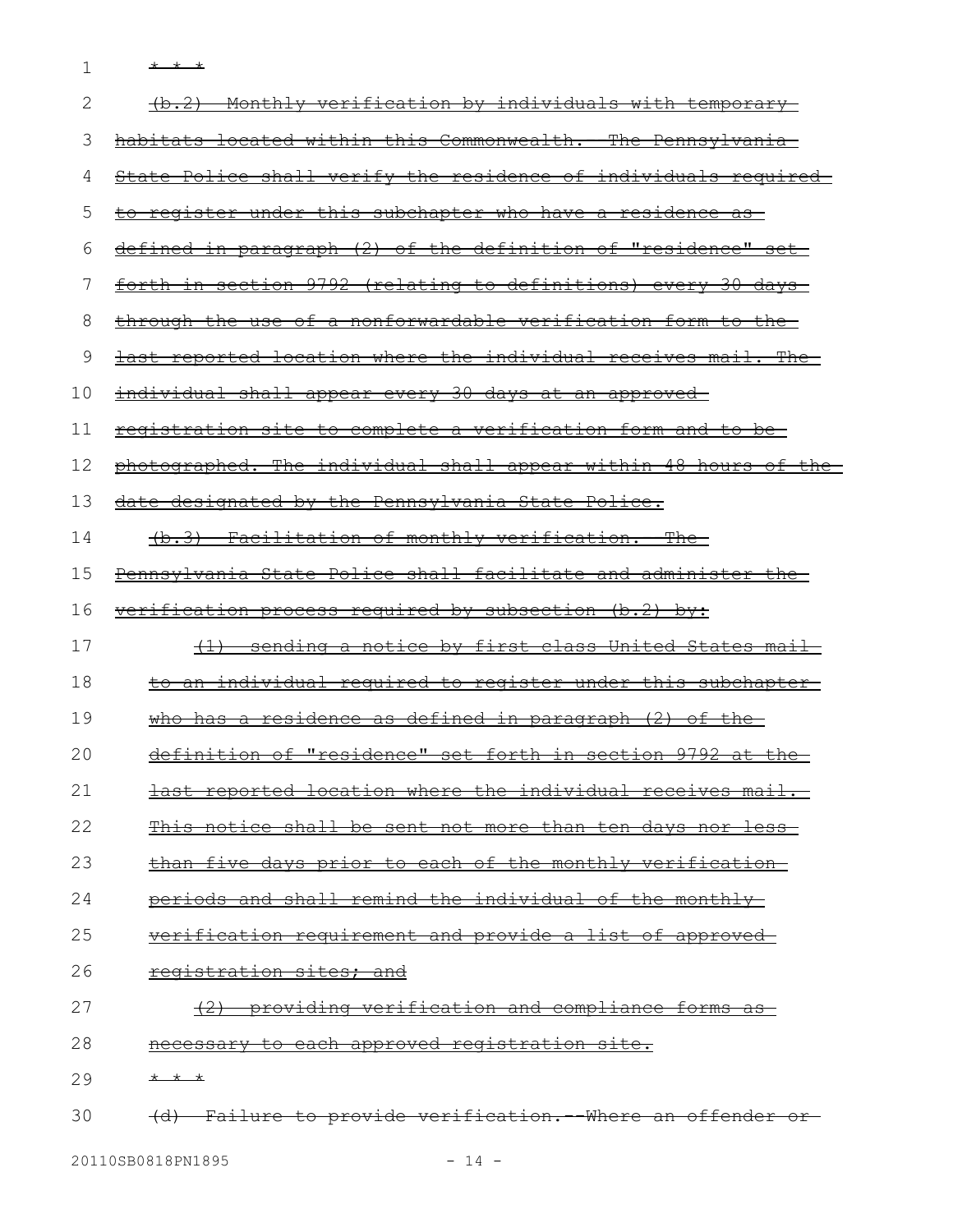| 1  | sexually violent predator fails to provide verification of-                 |
|----|-----------------------------------------------------------------------------|
| 2  | residence defined in paragraph (1) of the definition of                     |
| 3  | "residence" set forth in section 9792 within the ten-day period-            |
| 4  | or the 48 hour period in the case of an offender or sexually                |
| 5  | violent predator who has a residence as defined in paragraph (2)            |
| 6  | of the definition of "residence" set forth in section 9792, as              |
| 7  | set forth in this section, the Pennsylvania State Police shall              |
| 8  | immediately notify the municipal police department of the-                  |
| 9  | offender's or the sexually violent predator's last verified-                |
| 10 | residence. The local municipal police shall locate the offender-            |
| 11 | or sexually violent predator and arrest him for violating this-             |
| 12 | section. The Pennsylvania State Police shall assume                         |
| 13 | responsibility for locating the offender or sexually violent-               |
| 14 | predator and arresting him in jurisdictions where no municipal              |
| 15 | police jurisdiction exists. The Pennsylvania State Police shall-            |
| 16 | assist any municipal police department requesting assistance-               |
| 17 | with locating and arresting an offender or sexually violent-                |
| 18 | predator who fails to verify his residence.                                 |
| 19 | * * *                                                                       |
| 20 | (f) Effect of notice. Neither failure on the part of the                    |
| 21 | Pennsylvania State Police to send nor failure of a sexually                 |
| 22 | violent predator or offender to receive any notice or-                      |
| 23 | $\frac{1}{1}$ information under subsection (a.1) [or (b.1)], (b.1) or (b.3) |
| 24 | shall relieve that predator or offender from the requirements of-           |
| 25 | this subchapter.                                                            |
| 26 | Section 6. Sections $9797, 9798(a) (1) (ii)$ and (b), $9798.1$ and          |
| 27 | $9799.1(2)$ and $(4)$ of Title 42 are amended to read:                      |
| 28 | § 9797. Victim notification.                                                |
| 29 | (a) Duty to inform victim.                                                  |
| 30 | (1) Where the individual is determined to be a sexually                     |

20110SB0818PN1895 - 15 -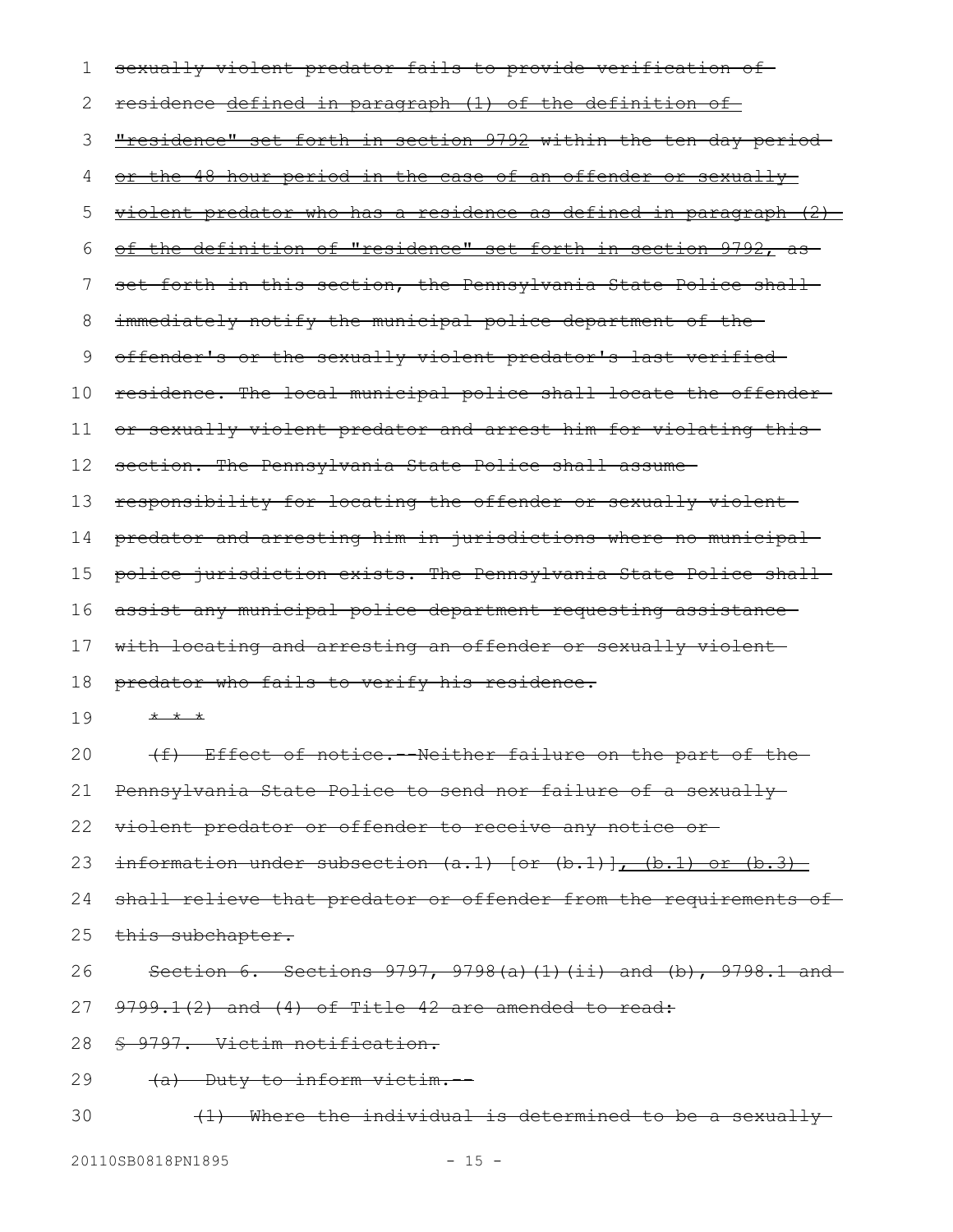violent predator by a court under section 9795.4 (relating to assessments), the local municipal police department or the Pennsylvania State Police where no municipal police jurisdiction exists shall give written notice to the sexually violent predator's victim when the sexually violent predator registers initially and when he notifies the Pennsylvania State Police of any change of residence. [This] In the case of a sexually violent predator who has a residence as defined in paragraph (1) of the definition of "residence" set forth in section 9792 (relating to definitions), notice shall begiven within 72 hours after the sexually violent predator registers or notifies the Pennsylvania State Police of a change of address. The notice shall contain the sexuallyviolent predator's name and the address or addresses where [he resides.] the individual has a residence. In the case of a sexually violent predator who has a residence as defined in paragraph (2) of the definition of "residence" set forth in section 9792, the notice shall contain the sexually violent predator's name and the information set forth in section 9795.2(a)(2)(i)(A) and (B) (relating to registrationprocedures and applicability). The notice shall be given to the victim within 72 hours after the sexually violent predator registers or notifies the Pennsylvania State Police of a change of residence. (2) A victim may terminate the duty to inform set forth in paragraph (1) by providing the local municipal police department or the Pennsylvania State Police where no local municipal police department exists with a written statement releasing that agency from the duty to comply with this section as it pertains to that victim. 1 2 3 4 5 6 7 8 9 10 11 12 13 14 15 16 17 18 19 20 21 22 23 24 25 26 27 28 29 30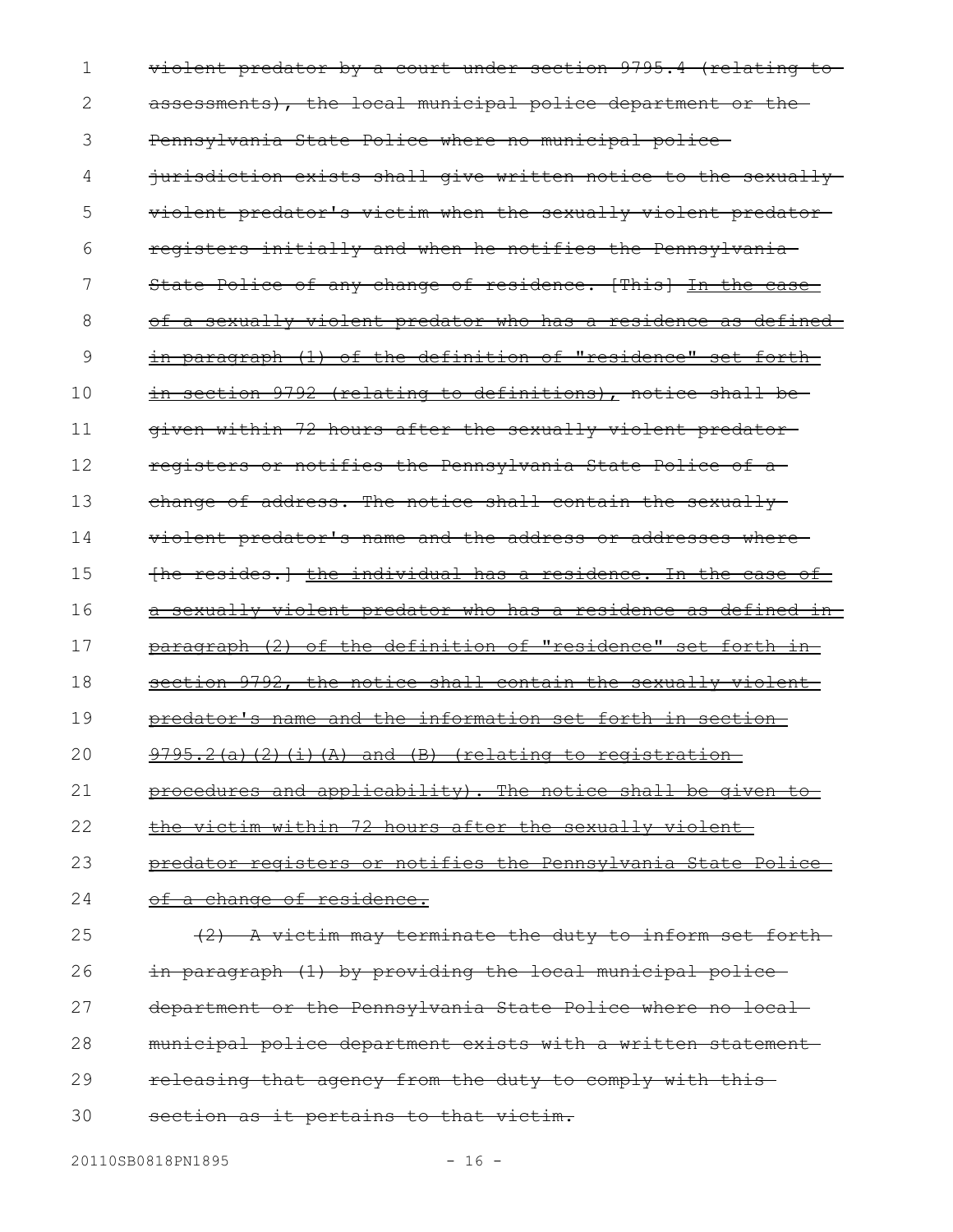| 1  | (b) Where an individual is not determined to be a sexually                   |
|----|------------------------------------------------------------------------------|
| 2  | violent predator. Where an individual is not determined to be a              |
| 3  | sexually violent predator by a court under section 9795.4, the               |
| 4  | victim shall be notified in accordance with section 201 of the-              |
| 5  | act of November 24, 1998 (P.L.882, No.111), known as the Crime               |
| 6  | Victims Act. This subsection includes the circumstance of an-                |
| 7  | offender having a residence as defined in paragraph (2) of the               |
| 8  | definition of "residence" set forth in section 9792.                         |
| 9  | § 9798. Other notification.                                                  |
| 10 | (a) Notice by municipality's chief law enforcement-                          |
| 11 | officer. Notwithstanding any of the provisions of 18 Pa.C.S.                 |
| 12 | Ch. 91 (relating to criminal history record information), the                |
| 13 | chief law enforcement officer of the full-time or part-time-                 |
| 14 | police department of the municipality where a sexually violent-              |
| 15 | predator lives shall be responsible for providing written notice-            |
| 16 | as required under this section.                                              |
| 17 | $(1)$ The notice shall contain:                                              |
| 18 | $+$ $+$ $+$                                                                  |
| 19 | (ii) The address or addresses at which [he resides]                          |
| 20 | the sexually violent predator has a residence.<br>$\pm \text{\textsterling}$ |
| 21 | however, the sexually violent predator has a residence as                    |
| 22 | defined in paragraph (2) of the definition of "residence"                    |
| 23 | set forth in section 9792 (relating to definitions), the-                    |
| 24 | notice shall be limited to that set forth in section-                        |
| 25 | 9795.2(a)(2)(i)(C) (relating to registration procedures                      |
| 26 | and applicability).                                                          |
| 27 | $+$ $+$ $+$                                                                  |
| 28 | (b) To whom written notice is provided. -- The chief law-                    |
| 29 | enforcement officer shall provide written notice, under-                     |

30 subsection (a), to the following persons: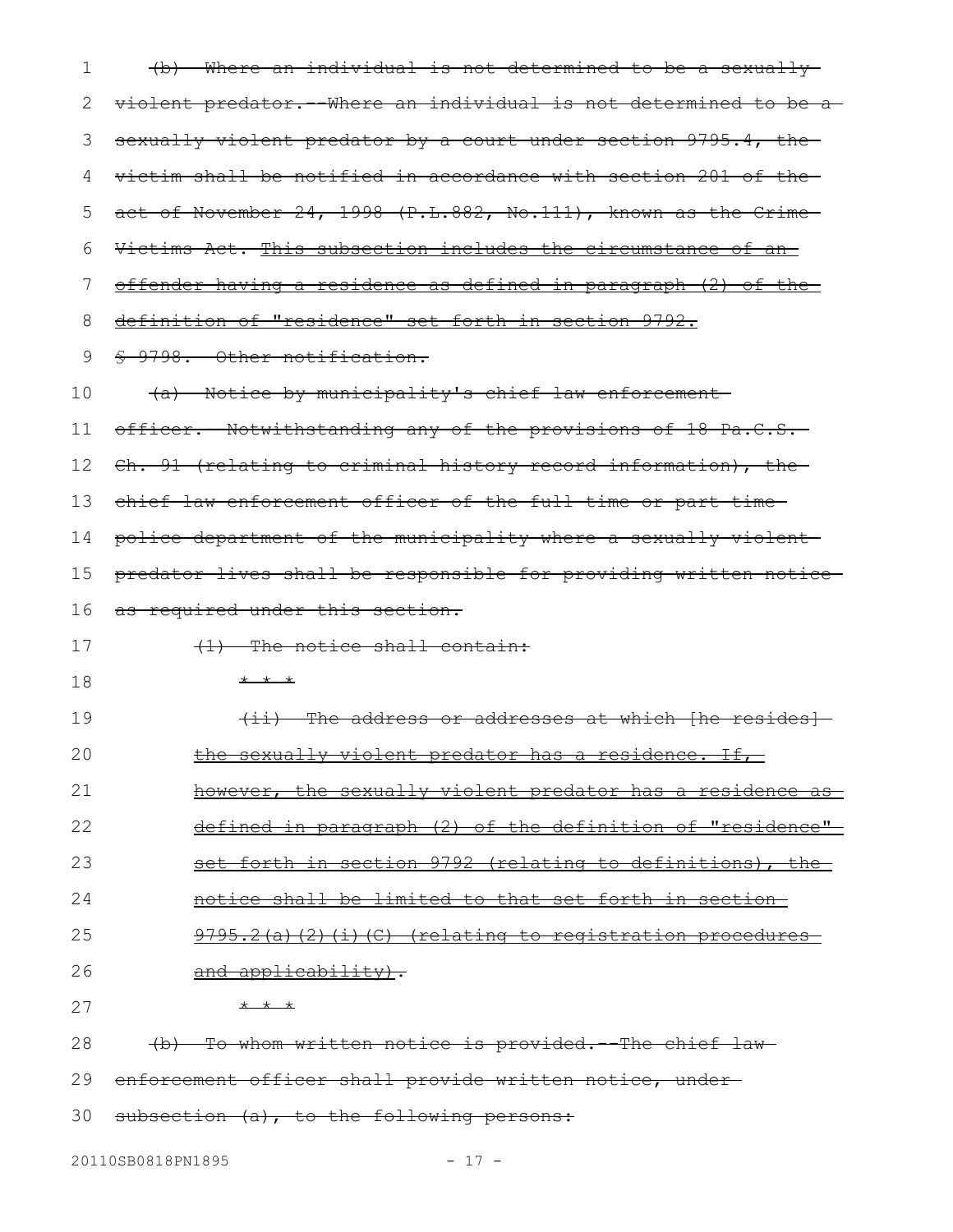(1) Neighbors of the sexually violent predator. As used in this paragraph, where the sexually violent predator livesin a common interest community, the term "neighbor" includes the unit owners' association and residents of the common interest community. (2) The director of the county children and youth service agency of the county where the sexually violentpredator [resides] has a residence. (3) The superintendent of each school district and the equivalent official for private and parochial schools enrolling students up through grade 12 in the municipalitywhere the sexually violent predator [resides] has a residence. (3.1) The superintendent of each school district and the equivalent official for each private and parochial school located within a one-mile radius of where the sexually violent predator [resides] has a residence. (4) The licensee of each certified day care center and licensed preschool program and owner/operator of each registered family day care home in the municipality where the sexually violent predator [resides] has a residence. (5) The president of each college, university and community college located within 1,000 feet of a sexually violent predator's residence. \* \* \* § 9798.1. Information made available on the Internet and electronic notification. (a) Legislative findings.--It is hereby declared to be the finding of the General Assembly that public safety will be enhanced by making information about sexually violent predators, 1 2 3 4 5 6 7 8 9 10 11 12 13 14 15 16 17 18 19 20 21 22 23 24 25 26 27 28 29 30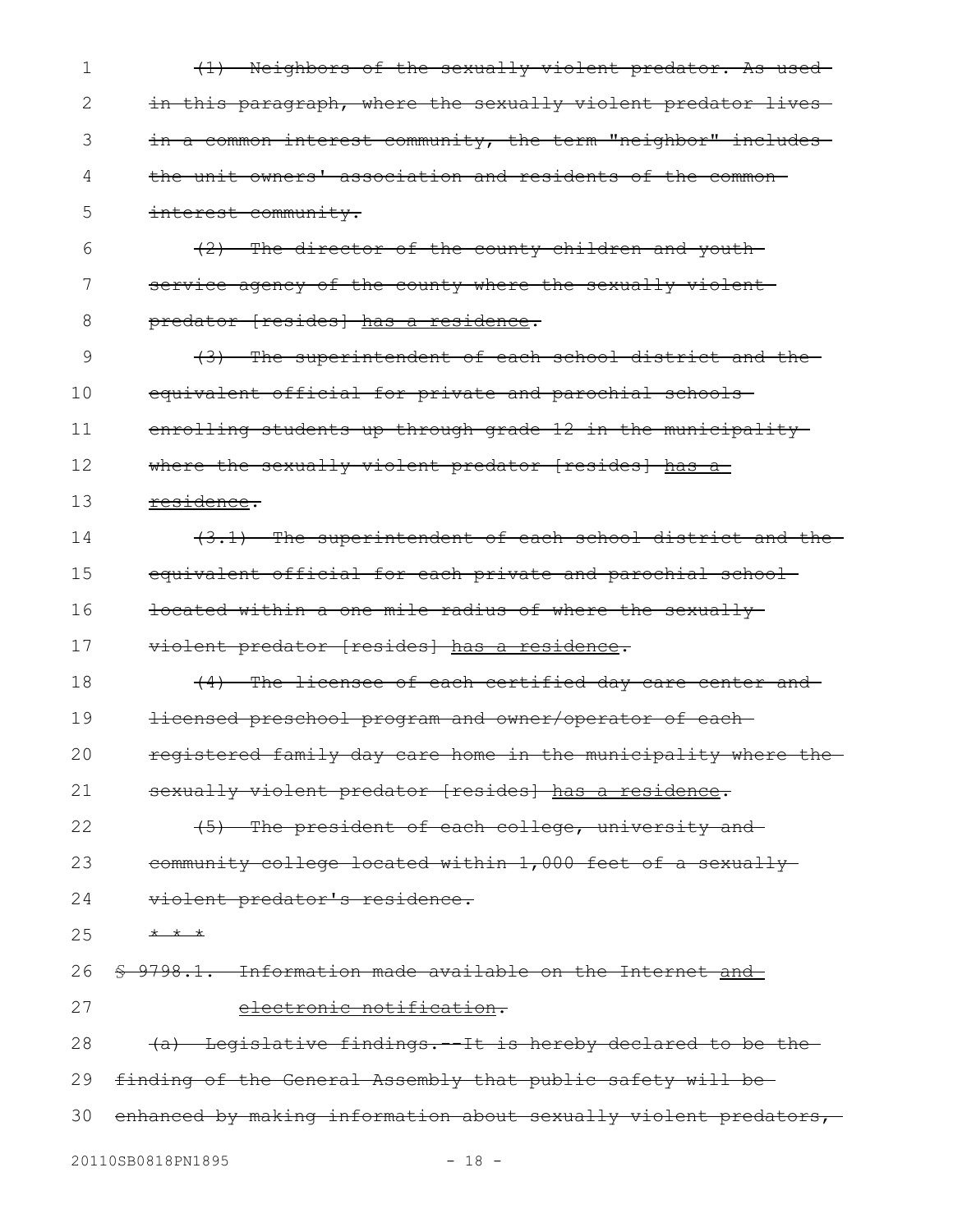lifetime registrants and other sex offenders available to the public through the Internet and electronic notification. Knowledge of whether a person is a sexually violent predator, lifetime registrant or other sex offender could be a significant factor in protecting oneself and one's family members, or thosein care of a group or community organization, from recidivist acts by sexually violent predators, lifetime registrants and other sex offenders. The technology afforded by the Internet and electronic notification would make this information readily accessible to parents and private entities, enabling them to undertake appropriate remedial precautions to prevent or avoid placing potential victims at risk. Public access to information about sexually violent predators, lifetime registrants and othersex offenders is intended solely as a means of public protection and shall not be construed as punitive. (b) Internet posting of sexually violent predators, lifetime registrants [and], other offenders and electronic notification. The Commissioner of the Pennsylvania State Police shall, in the manner and form directed by the Governor: (1) Develop and maintain a system for making the information described in subsection (c) publicly available by electronic means so that the public may, without limitation, obtain access to the information via an Internet website to view an individual record or the records of all sexually violent predators, lifetime registrants and other offenders who are registered with the Pennsylvania State Police. (2) Ensure that the Internet website contains warnings that any person who uses the information contained therein to threaten, intimidate or harass another or who otherwise misuses that information may be criminally prosecuted. 1 2 3 4 5 6 7 8 9 10 11 12 13 14 15 16 17 18 19 20 21 22 23 24 25 26 27 28 29 30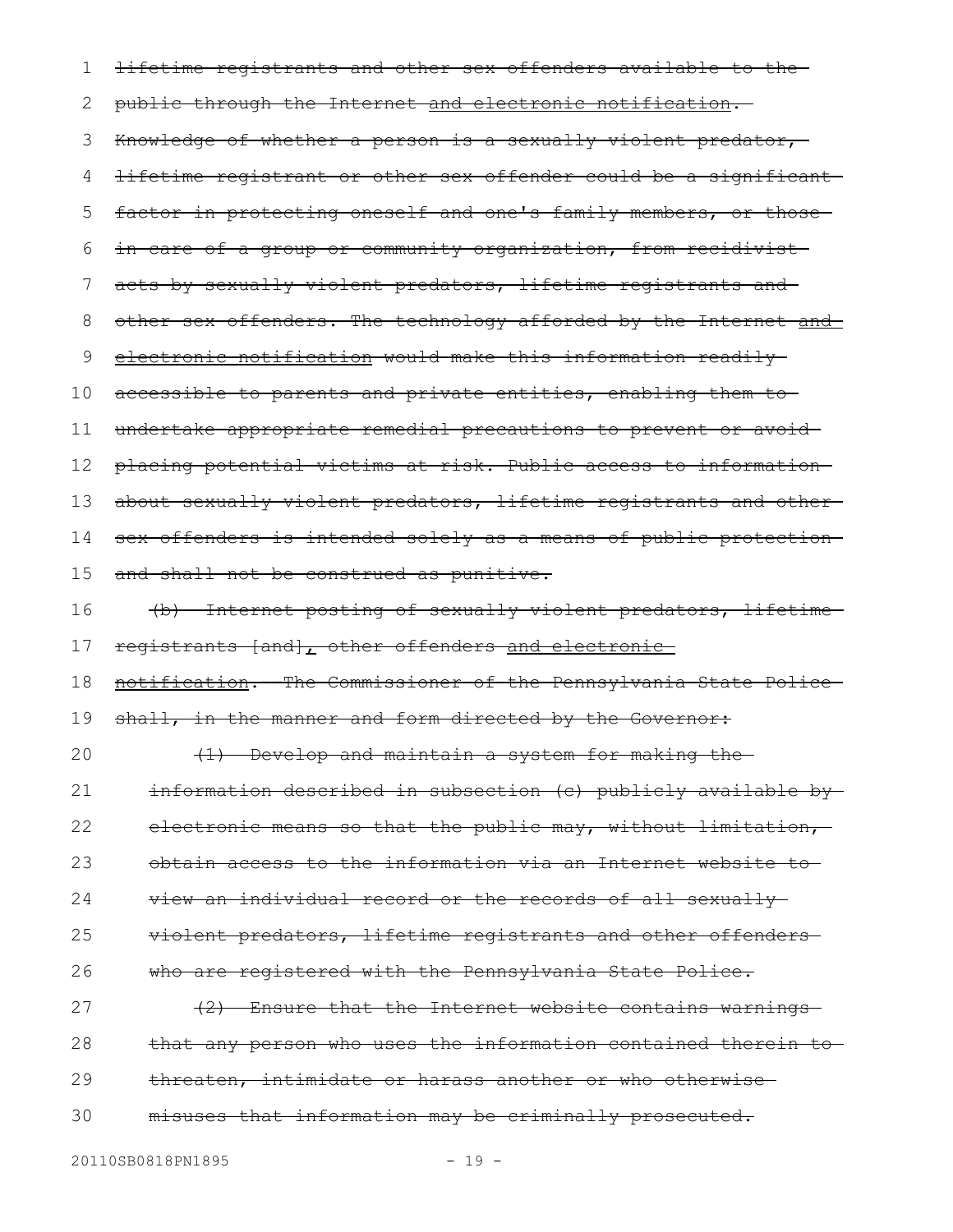| 1  | (3) Ensure that the Internet website contains an-                |
|----|------------------------------------------------------------------|
| 2  | explanation of its limitations, including statements advising    |
| 3  | that a positive identification of a sexually violent             |
| 4  | predator, lifetime registrant or other offender whose record-    |
| 5  | has been made available may be confirmed only by-                |
| 6  | fingerprints; that some information contained on the Internet    |
| 7  | website may be outdated or inaccurate; and that the Internet     |
| 8  | website is not a comprehensive listing of every person who       |
| 9  | has ever committed a sex offense in Pennsylvania.                |
| 10 | (4) Strive to ensure that:                                       |
| 11 | (i) the information contained on the Internet-                   |
| 12 | website is accurate:                                             |
| 13 | (ii) the data therein is revised and updated as-                 |
| 14 | appropriate in a timely and efficient manner; and                |
| 15 | (iii) instructions are included on how to seek-                  |
| 16 | correction of information which a person contends is-            |
| 17 | <del>erroneous.</del>                                            |
| 18 | (5) Provide on the Internet website general information-         |
| 19 | designed to inform and educate the public about sex offenders-   |
| 20 | and sexually violent predators and the operation of this-        |
| 21 | subchapter as well as pertinent and appropriate information-     |
| 22 | concerning crime prevention and personal safety, with            |
| 23 | appropriate links to other relevant Internet websites-           |
| 24 | operated by the Commonwealth of Pennsylvania.                    |
| 25 | (6) Identify when the victim is a minor with a special           |
| 26 | designation. The identity of a victim of a sex offense shall     |
| 27 | not be published or posted on the Internet website.              |
| 28 | (7) Notwithstanding 18 Pa.C.S. Ch. 91 (relating to               |
| 29 | eriminal history record information), develop, implement and     |
| 30 | <u>maintain a process which allows members of the public to-</u> |
|    |                                                                  |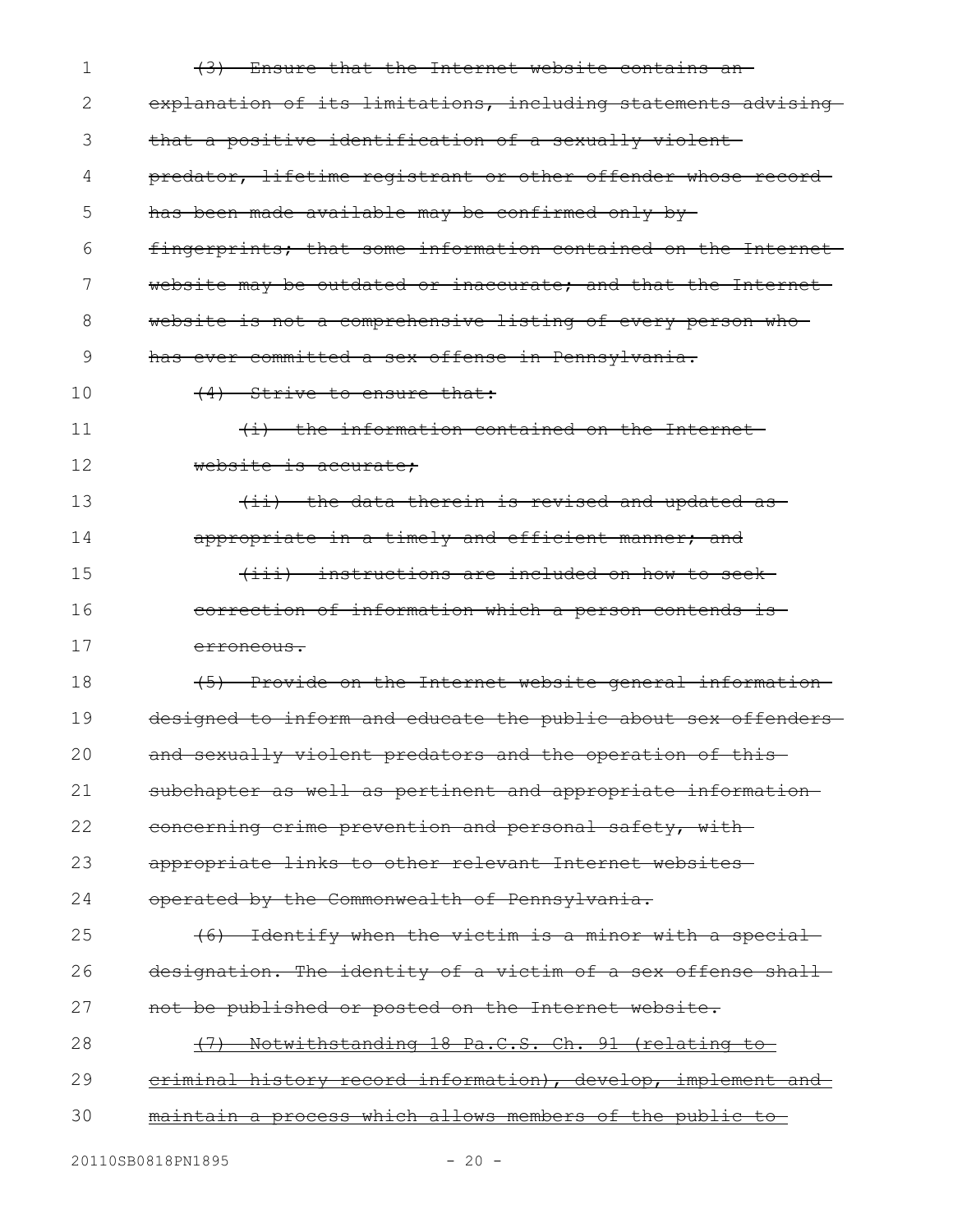| 1  | receive electronic notification when an individual required-      |
|----|-------------------------------------------------------------------|
| 2  | <u>to register under this subchapter moves into or out of a-</u>  |
| 3  | user-designated location.                                         |
| 4  | (c) Information permitted to be disclosed regarding               |
| 5  | individuals.--Notwithstanding 18 Pa.C.S. Ch. 91 (relating to-     |
| 6  | eriminal history record information), the Internet website shall- |
| 7  | contain the following information on each individual:             |
| 8  | (1) For sexually violent predators, the following-                |
| 9  | information shall be posted on the Internet website:              |
| 10 | (i) name and all known aliases;                                   |
| 11 | (ii) year of birth;                                               |
| 12 | (iii) in the case of an individual who has a                      |
| 13 | <u>residence as defined in paragraph (1) of the definition-</u>   |
| 14 | <u>of "residence" set forth in section 9792 (relating to-</u>     |
| 15 | definitions), the street address, municipality, county            |
| 16 | and zip code of all residences, including, where-                 |
| 17 | applicable, the name of the prison or other place of-             |
| 18 | confinement;                                                      |
| 19 | (iv) the street address, municipality, county, zip-               |
| 20 | eode and name of any institution or location at which the         |
| 21 | person is enrolled as a student;                                  |
| 22 | (v) the municipality, county and zip code of any-                 |
| 23 | employment location;                                              |
| 24 | (vi) a photograph of the offender, which shall be                 |
| 25 | updated not less than annually;                                   |
| 26 | (vii) a physical description of the offender,                     |
| 27 | including sex, height, weight, eye color, hair color and          |
| 28 | <del>race;</del>                                                  |
| 29 | <del>(viii) any identifying marks, including scars,</del>         |
| 30 | birthmarks and tattoos;                                           |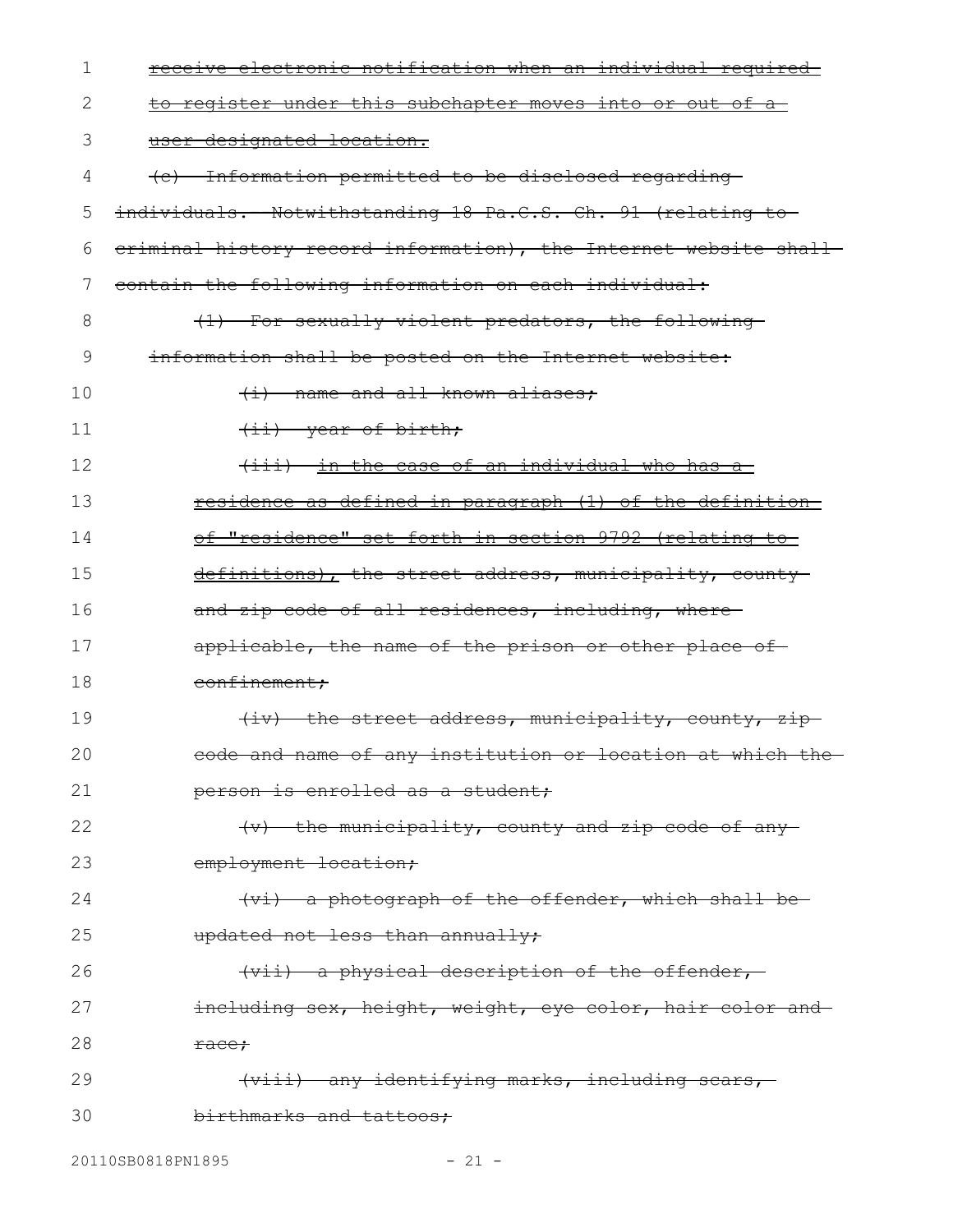| 1  | $\{ix\}$ the license plate number and description of any-     |
|----|---------------------------------------------------------------|
| 2  | vehicle owned or registered to the offender;                  |
| 3  | (x) whether the offender is currently compliant with          |
| 4  | registration requirements;                                    |
| 5  | (xi) whether the victim is a minor;                           |
| 6  | (xii) a description of the offense or offenses which          |
| 7  | triggered the application of this subchapter; [and]           |
| 8  | (xiii) the date of the offense and conviction, if-            |
| 9  | available; and                                                |
| 10 | (xiv) in the case of an individual who has a                  |
| 11 | residence as defined in paragraph (2) of the definition       |
| 12 | of "residence" set forth in section 9792, the information     |
| 13 | listed in section 9795.2(a)(2)(i)(C) (relating to             |
| 14 | registration procedures and applicability), including,        |
| 15 | where applicable, the name of the prison or other place       |
| 16 | of confinement.                                               |
| 17 | (2) For all other lifetime registrants and offenders          |
| 18 | subject to registration, the information set forth in-        |
| 19 | paragraph (1) shall be posted on the Internet website.        |
| 20 | (d) Duration of Internet posting.                             |
| 21 | (1) The information listed in subsection (c) about a          |
| 22 | sexually violent predator shall be made available on the      |
| 23 | Internet for the lifetime of the sexually violent predator.   |
| 24 | (2) The information listed in subsection (c) about an         |
| 25 | offender who is subject to lifetime registration shall be-    |
| 26 | made available on the Internet for the lifetime of the-       |
| 27 | offender unless the offender is granted relief under section- |
| 28 | 9795.5 (relating to exemption from certain notifications).    |
| 29 | (3) The information listed in subsection (c) about any        |
| 30 | other offender subject to registration shall be made-         |
|    |                                                               |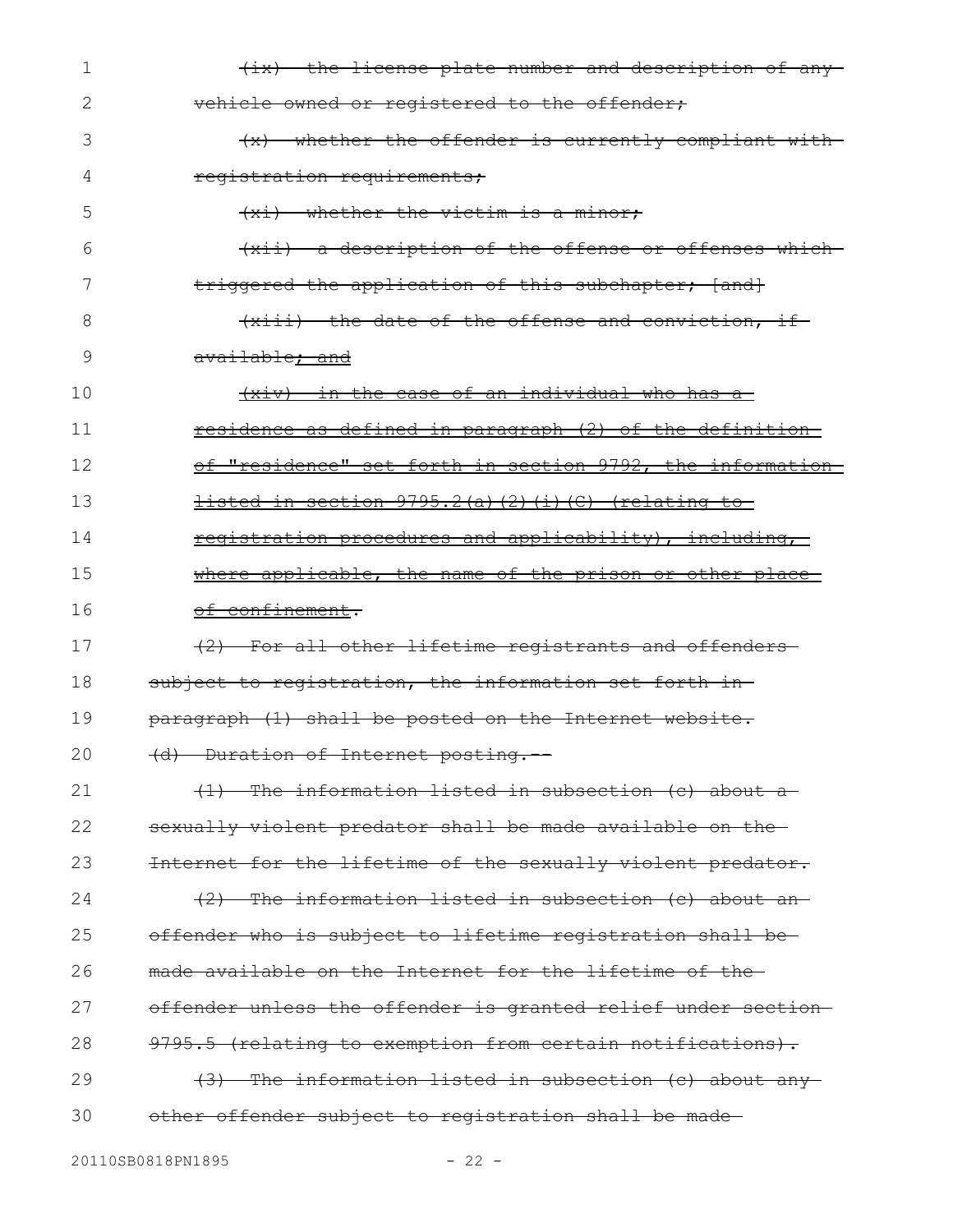| 1  | available on the Internet for the entire period during which-          |
|----|------------------------------------------------------------------------|
| 2  | the offender is required to register, including any extension-         |
| 3  | of this period pursuant to 9795.2(a)(3) (relating to                   |
| 4  | registration procedures and applicability).                            |
| 5  | § 9799.1. Duties of Pennsylvania State Police.                         |
| 6  | The Pennsylvania State Police shall:                                   |
| 7  | * * *                                                                  |
| 8  | (2) In consultation with the Department of Corrections,-               |
| 9  | the Office of Attorney General, the Pennsylvania Board of              |
| 10 | Probation and Parole and the chairman and the minority                 |
| 11 | chairman of the Judiciary Committee of the Senate and the-             |
| 12 | chairman and the minority chairman of the Judiciary Committee          |
| 13 | of the House of Representatives, promulgate guidelines-                |
| 14 | necessary for the general administration of this subchapter.           |
| 15 | These quidelines shall establish procedures to allow an-               |
| 16 | individual subject to the requirements of sections 9795.1-             |
| 17 | (relating to registration) and 9796 (relating to verification-         |
| 18 | of residence) to fulfill these requirements at approved-               |
| 19 | registration sites throughout this Commonwealth. This-                 |
| 20 | paragraph includes the duty to establish procedures to allow           |
| 21 | <u>an individual who has a residence as defined in paragraph (2) -</u> |
| 22 | of the definition of "residence" set forth in section 9792-            |
| 23 | (relating to definitions) to fulfill the requirements                  |
| 24 | <u>regarding registration at approved registration sites-</u>          |
| 25 | throughout this Commonwealth. The Pennsylvania State Police-           |
| 26 | shall publish a list of approved registration sites in the             |
| 27 | Pennsylvania Bulletin and provide a list of approved                   |
| 28 | registration sites in any notices sent to individuals                  |
| 29 | required to register under section 9795.1. An approved-                |
| 30 | registration site shall be capable of submitting-                      |
|    |                                                                        |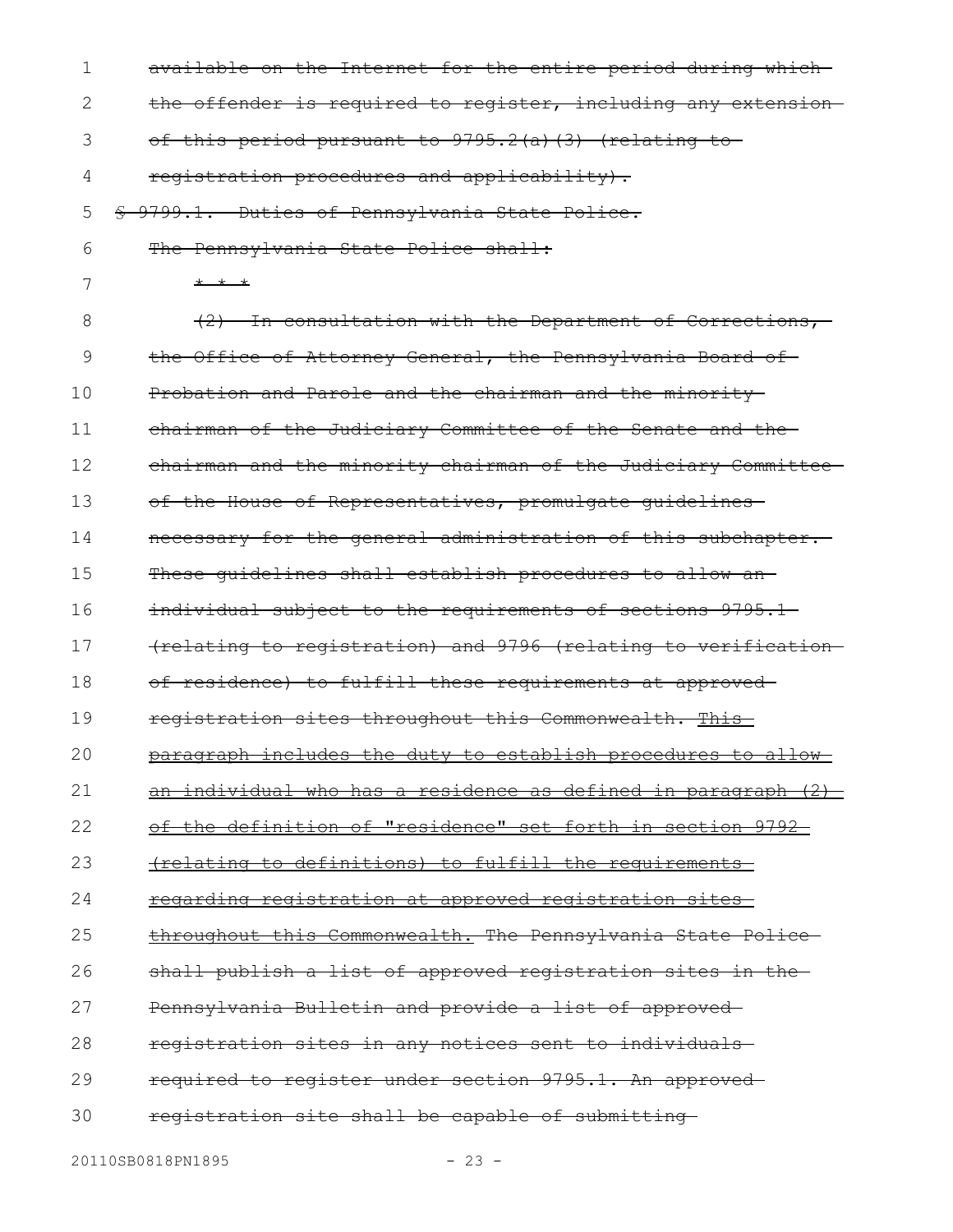fingerprints, photographs and any other information required electronically to the Pennsylvania State Police. The Pennsylvania State Police shall require that approved registration sites submit fingerprints utilizing the Integrated Automated Fingerprint Identification System or in another manner and in such form as the Pennsylvania State-Police shall require. The Pennsylvania State Police shall require that approved registration sites submit photographs utilizing the Commonwealth Photo Imaging Network or in another manner and in such form as the Pennsylvania State Police shall require. Approved registration sites shall not be limited to sites managed by the Pennsylvania State Police and shall include sites managed by local law enforcement agencies that meet the criteria for approved registration sites set forth in this paragraph.  $* * *$ (4) Notify, within five days of receiving the offender's or the sexually violent predator's registration, the chief law enforcement officers of the police departments having primary jurisdiction of the municipalities in which an offender or sexually violent predator [resides] has a residence, is employed or enrolled as a student of the fact that the offender or sexually violent predator has been registered with the Pennsylvania State Police pursuant to sections 9795.2 (relating to registration procedures and applicability) and 9796 (relating to verification of residence). \* \* \* Section 7. This act shall apply as follows: 1 2 3 4 5 6 7 8 9 10 11 12 13 14 15 16 17 18 19 20 21 22 23 24 25 26 27 28 29

(1) The following provisions shall apply to individuals 30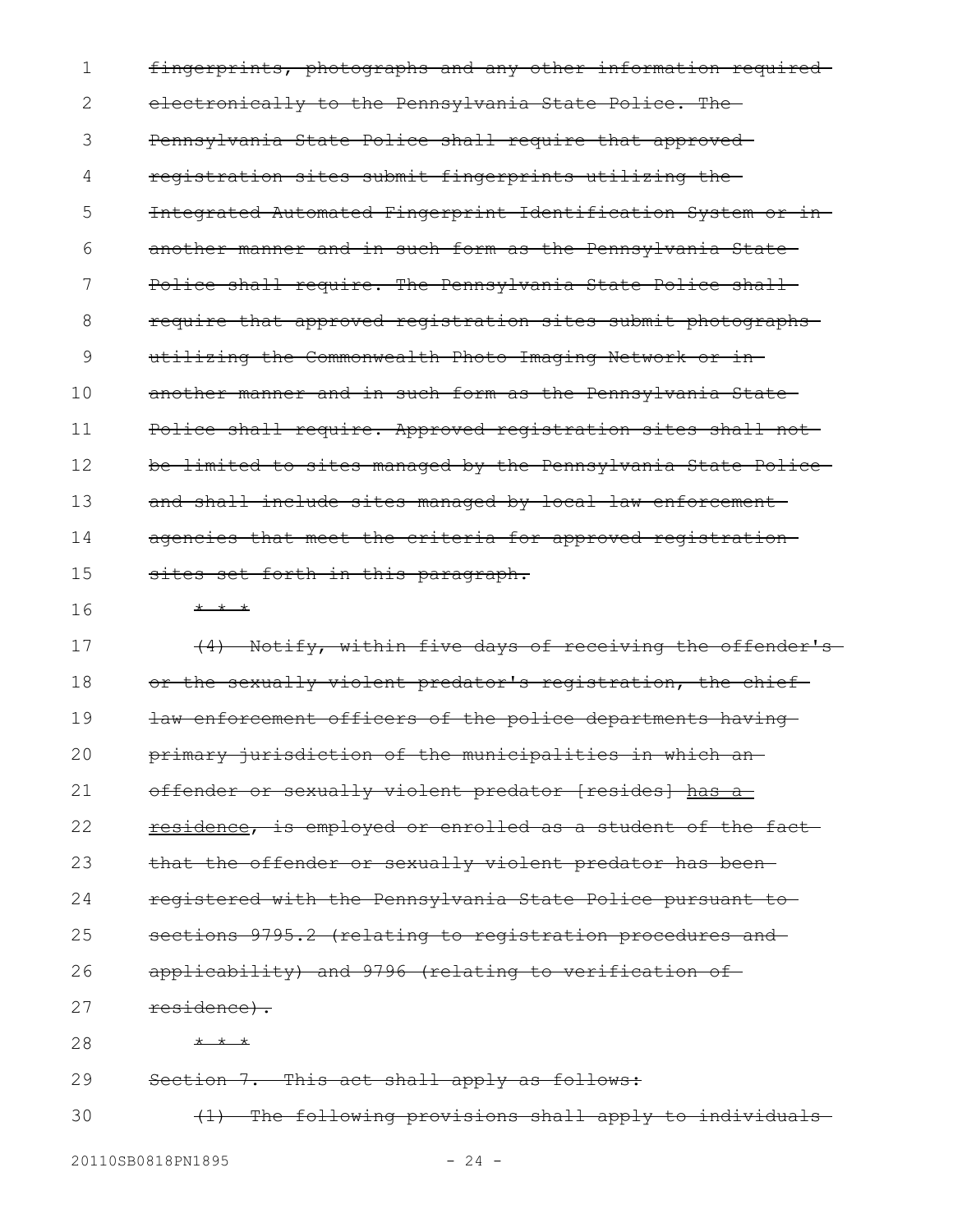| 1  | incarcerated on or after the effective date of this section:                                                                                                                                                                                                                                                                                                                         |
|----|--------------------------------------------------------------------------------------------------------------------------------------------------------------------------------------------------------------------------------------------------------------------------------------------------------------------------------------------------------------------------------------|
| 2  | $(i)$ The amendment of 42 Pa.C.S. § 9791.                                                                                                                                                                                                                                                                                                                                            |
| 3  | (ii) The amendment of the definition of "residence"                                                                                                                                                                                                                                                                                                                                  |
| 4  | $in$ 42 Pa.C.S. $$9792.$                                                                                                                                                                                                                                                                                                                                                             |
| 5  | $(iii)$ The amendment of 42 Pa.C.S. $\frac{5}{5}$ 9795.1(a) and                                                                                                                                                                                                                                                                                                                      |
| 6  | $\overline{a}$                                                                                                                                                                                                                                                                                                                                                                       |
| 7  | $(iv)$ The amendment of 42 Pa.C.S. § 9795.2(a)(2)(i),                                                                                                                                                                                                                                                                                                                                |
| 8  | $(b)$ (4) introductory paragraph and (i) and (5) –                                                                                                                                                                                                                                                                                                                                   |
| 9  | $introduction$ paragraph and $(c)$ $(1)$ and $(3)$ .                                                                                                                                                                                                                                                                                                                                 |
| 10 | $(v)$ The amendment of 42 Pa.C.S. § 9795.3(2), (2.1)                                                                                                                                                                                                                                                                                                                                 |
| 11 | $and (3)$ .                                                                                                                                                                                                                                                                                                                                                                          |
| 12 | (vi) The amendment or addition of 42 Pa.C.S. §                                                                                                                                                                                                                                                                                                                                       |
| 13 | $9796(b.2)$ , $(b.3)$ , $(d)$ and $(f)$ .                                                                                                                                                                                                                                                                                                                                            |
| 14 | $\overline{y}$ $\overline{y}$ $\overline{y}$ $\overline{y}$ $\overline{y}$ $\overline{y}$ $\overline{y}$ $\overline{y}$ $\overline{y}$ $\overline{y}$ $\overline{y}$ $\overline{y}$ $\overline{y}$ $\overline{y}$ $\overline{y}$ $\overline{y}$ $\overline{y}$ $\overline{y}$ $\overline{y}$ $\overline{y}$ $\overline{y}$ $\overline{y}$ $\overline{y}$ $\overline{y}$ $\overline{$ |
| 15 | $\{\text{viii}\}$ The amendment of 42 Pa.C.S. $\frac{1}{5}$ 9798(a)(1)(ii)                                                                                                                                                                                                                                                                                                           |
| 16 | $and (b)$ .                                                                                                                                                                                                                                                                                                                                                                          |
| 17 | $(ix)$ The amendment of 42 Pa.C.S. § 9798.1.                                                                                                                                                                                                                                                                                                                                         |
| 18 | $\{x\}$ The amendment of 42 Pa.C.S. § 9799.1(2) and (4).                                                                                                                                                                                                                                                                                                                             |
| 19 | $(2)$ This act shall not affect the requirements for-                                                                                                                                                                                                                                                                                                                                |
| 20 | individuals registered pursuant to 42 Pa.C.S. Ch. 97 Subch. H                                                                                                                                                                                                                                                                                                                        |
| 21 | prior to the effective date of this section.                                                                                                                                                                                                                                                                                                                                         |
| 22 | Section 8. This act shall take effect as follows:                                                                                                                                                                                                                                                                                                                                    |
| 23 | (1) The following provisions shall take effect-                                                                                                                                                                                                                                                                                                                                      |
| 24 | immediately:                                                                                                                                                                                                                                                                                                                                                                         |
| 25 | $(i)$ This section.                                                                                                                                                                                                                                                                                                                                                                  |
| 26 | $(i_i)$ The amendment of 42 Pa.C.S. § 9791.                                                                                                                                                                                                                                                                                                                                          |
| 27 | $(iii)$ The amendment of 42 Pa.C.S. $\frac{1}{5}$ 9795.1(a) and                                                                                                                                                                                                                                                                                                                      |
| 28 | $\overline{a}$                                                                                                                                                                                                                                                                                                                                                                       |
| 29 | $(iv)$ The amendment of 42 Pa.C.S. $\frac{1}{5}$ 9798.1(a) and                                                                                                                                                                                                                                                                                                                       |
| 30 | $\left(\frac{b}{c}\right)\left(\frac{7}{c}\right)$ .                                                                                                                                                                                                                                                                                                                                 |

20110SB0818PN1895 - 25 -